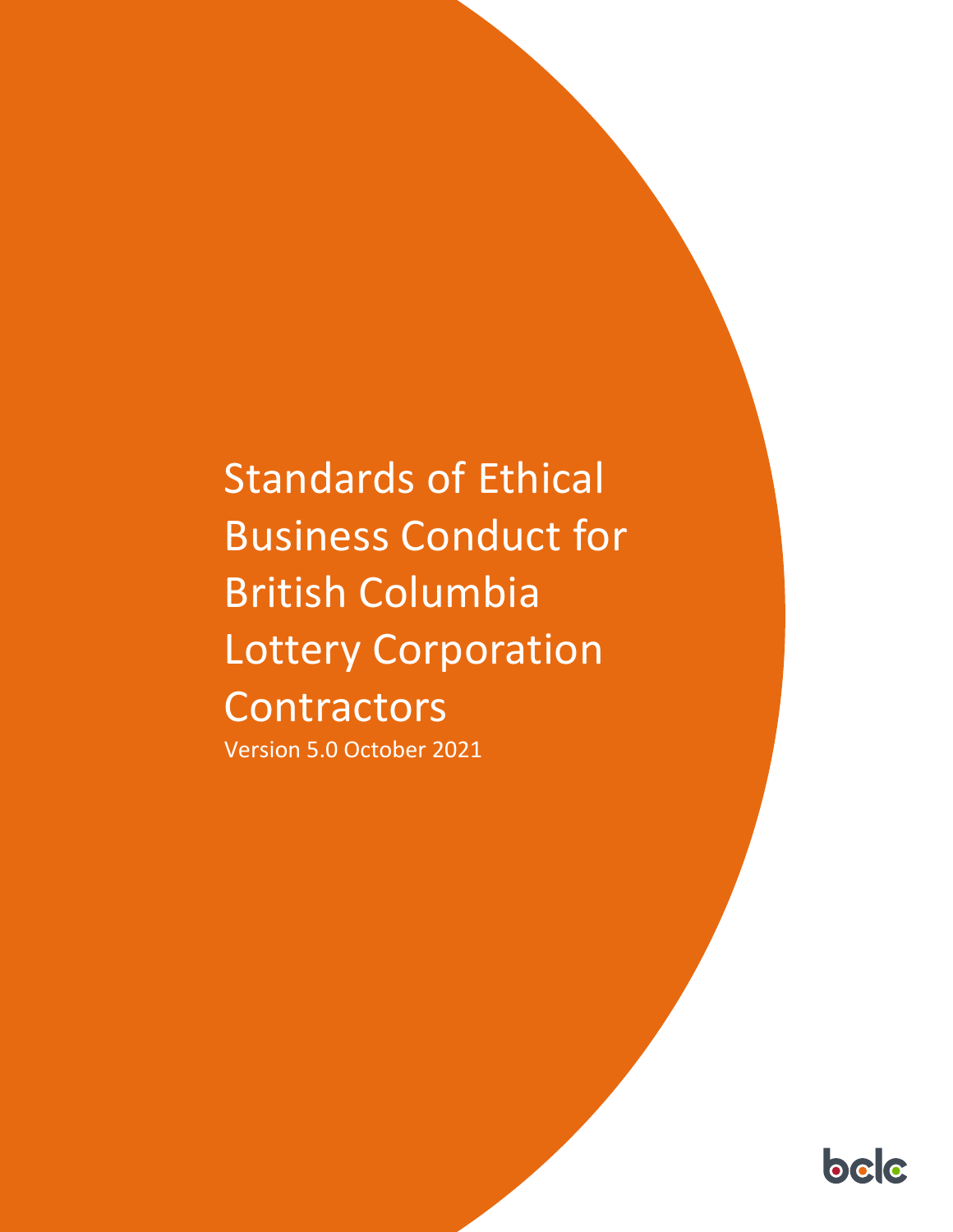### **Contents**



APPROVED | PUBLIC | Intended for public distribution. All policy documents are subject to amendment. The formally approved version of this document retained by BCLC's Policy department shall be the governing version.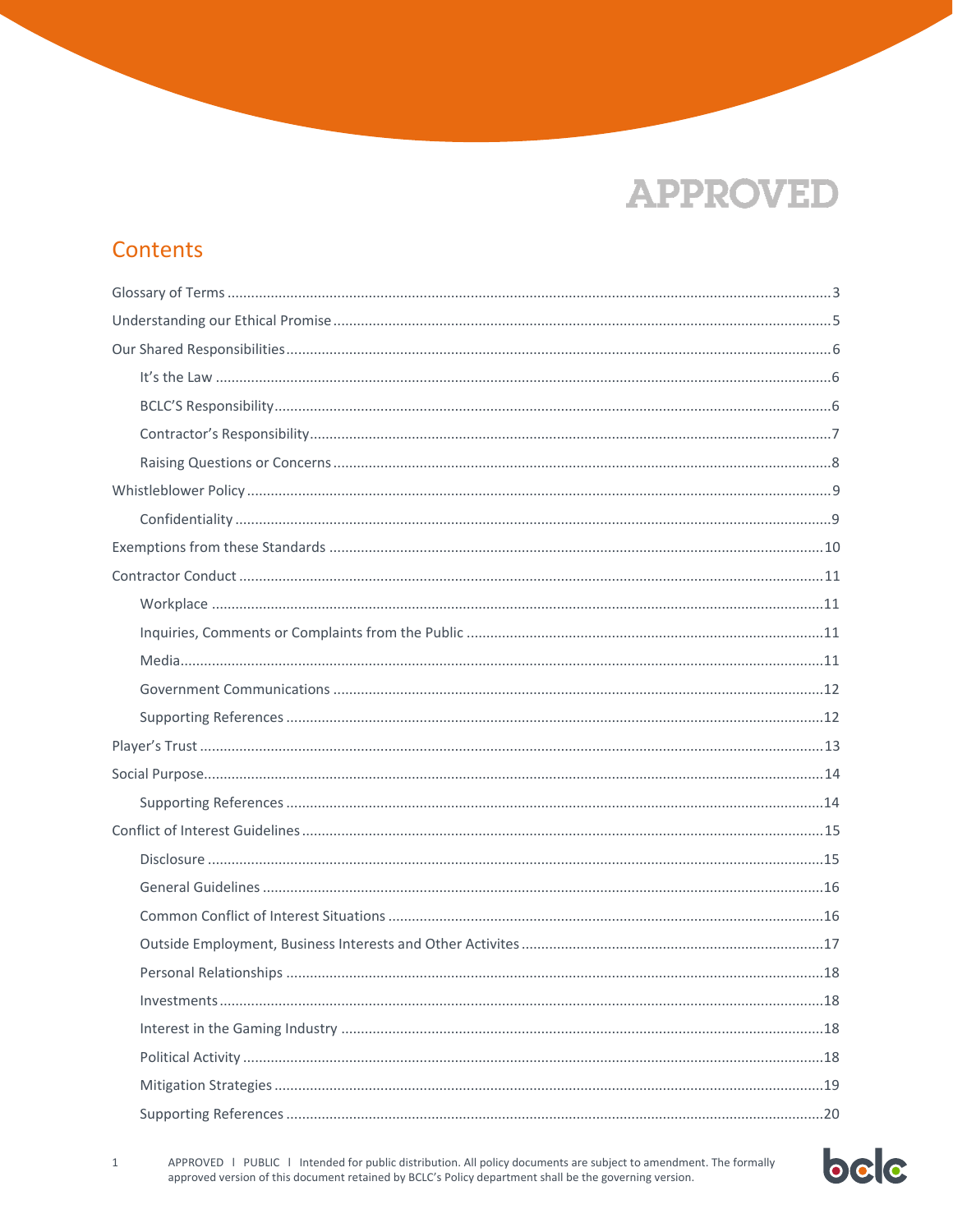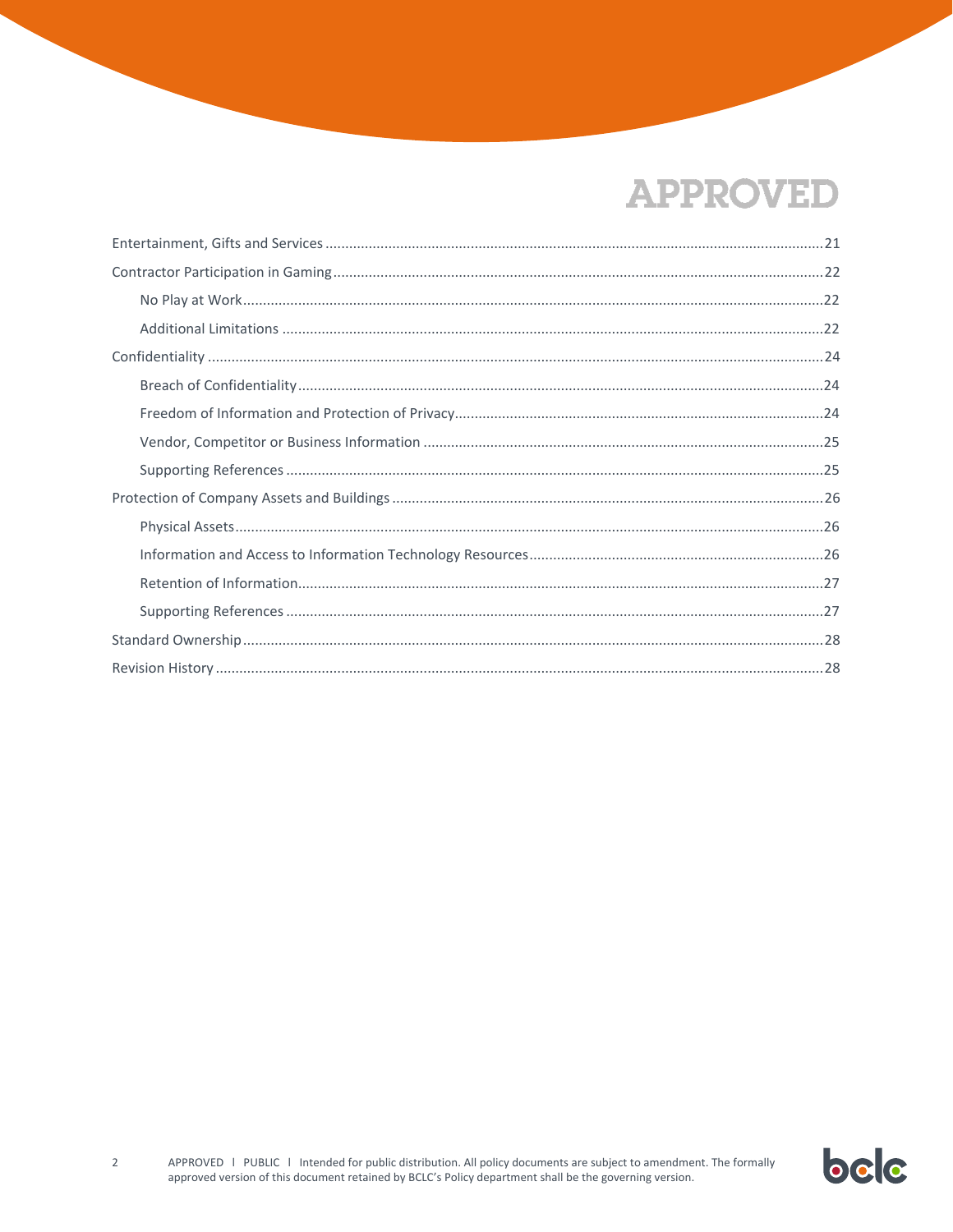

### <span id="page-3-0"></span>Glossary of Terms

In these Standards:

| <b>Accountability</b>                     | Means BCLC manages responsibilities according to a set of common public sector<br>principles transparently and in the best interests of the citizens of British Columbia.                                                                                |
|-------------------------------------------|----------------------------------------------------------------------------------------------------------------------------------------------------------------------------------------------------------------------------------------------------------|
| <b>Assets</b>                             | Means physical and intellectual property (including rights in information) managed by<br>BCLC.                                                                                                                                                           |
| <b>Associate</b>                          | Means a person with whom a Contractor is connected in some enterprise or business.                                                                                                                                                                       |
| <b>BCLC</b>                               | Means British Columbia Lottery Corporation.                                                                                                                                                                                                              |
| <b>Confidential</b><br><b>Information</b> | Means any information whether in oral, written, graphic, electronic or other form,<br>including Personal Information and/or business information that ought to be treated<br>as confidential, whether or not that information is marked as confidential. |
| <b>Contact</b>                            | Means the BCLC employee who directs the Contractor's work.                                                                                                                                                                                               |
| <b>Contact Information</b>                | Means information to enable an individual at a place of business to be contacted and<br>includes the name, position name or title, business telephone number, business<br>address, business email or business fax number of the individual.              |
| <b>Contract</b>                           | Means the legally binding agreement between a Contractor and BCLC or between a<br>Contractor's employer and BCLC.                                                                                                                                        |
| <b>Contractor</b>                         | Means an individual engaged to provide professional on-premise services to BCLC and<br>is either supplied by a third party agency or retained directly by BCLC under an<br>executed commercial contract for services.                                    |
| <b>Cost Consciousness</b>                 | BCLC is committed to continual improvements to our operational efficiency and<br>effectiveness to optimize and manage the costs of our business.                                                                                                         |
| <b>Crown Corporation</b>                  | Means a corporation operating as an agent of the Government of British Columbia.                                                                                                                                                                         |
| <b>Declaration Form</b>                   | Means the Declaration of Actual or Perceived Conflict of Interest form in Appendix B<br>of these Standards.                                                                                                                                              |
| <b>Executive</b>                          | Means the persons who hold the title(s) of President and CEO, Chief Financial Officer,<br>Chief Information Officer or Vice President.                                                                                                                   |
| <b>Family Member</b>                      | Means a person who is:                                                                                                                                                                                                                                   |
|                                           | A spouse (including common law); or<br>$\bullet$                                                                                                                                                                                                         |
|                                           | A parent or child; or<br>$\bullet$                                                                                                                                                                                                                       |
|                                           | Anyone who regularly resides with you.                                                                                                                                                                                                                   |
| <b>FIPPA</b>                              | Means the Freedom of Information and Protection of Privacy Act, British Columbia.                                                                                                                                                                        |
| Government                                | Means the Government of British Columbia                                                                                                                                                                                                                 |

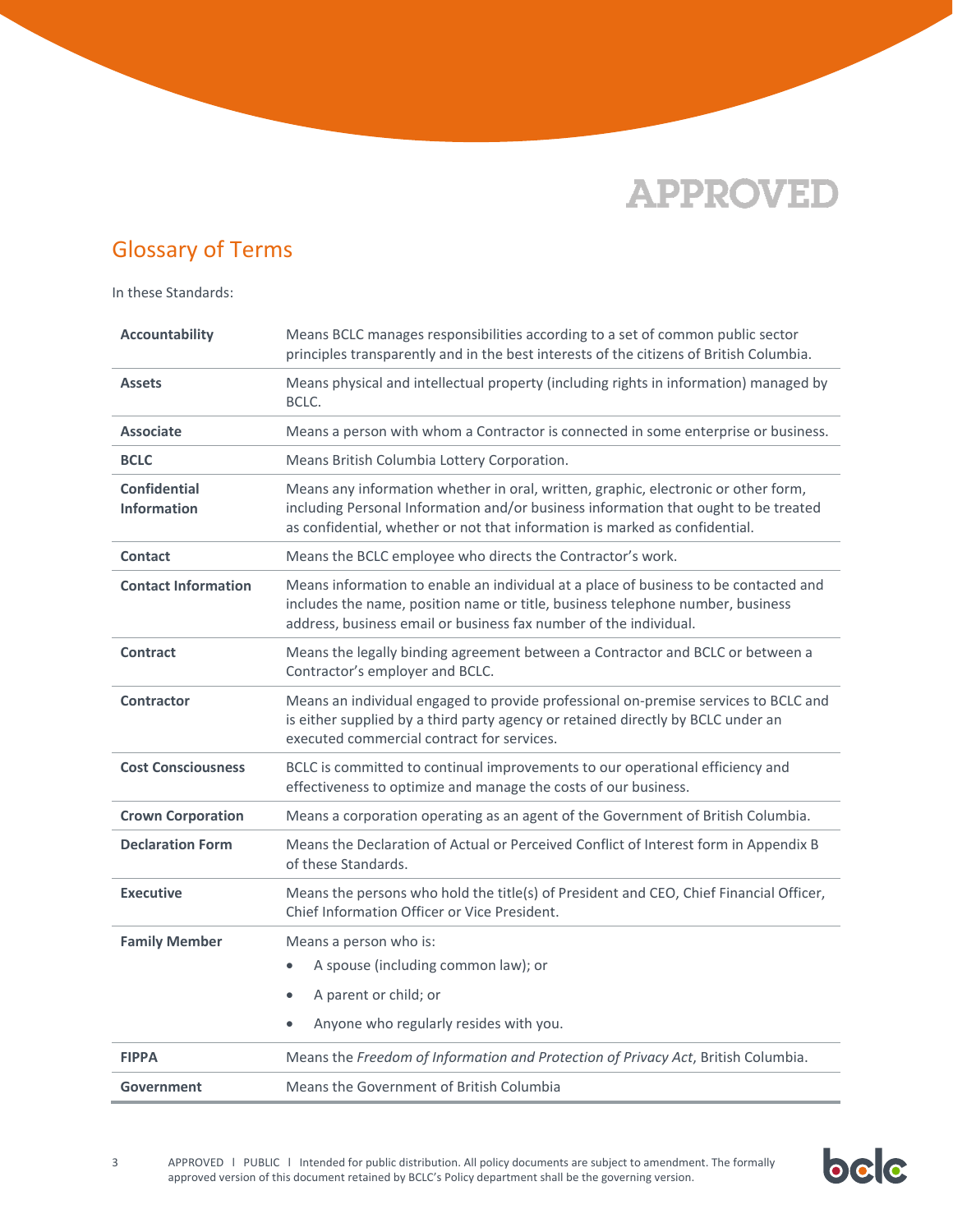| <b>GPEB</b>                                                      | Means Gaming Policy and Enforcement Branch.                                                                                                                                                                                                      |
|------------------------------------------------------------------|--------------------------------------------------------------------------------------------------------------------------------------------------------------------------------------------------------------------------------------------------|
| <b>Information</b><br><b>Technology (IT)</b><br><b>Resources</b> | Means BCLC-owned or managed information and communications technologies that<br>include but are not limited to information technology systems and related<br>applications, infrastructure and networks.                                          |
| <b>People and Culture</b>                                        | A member of the People and Culture team, such as a People and Culture Advisor<br>allocated to support a Contractor's division, or the Manager, People Operations.                                                                                |
| <b>People and Culture</b><br><b>Advisor</b>                      | A member of the People and Culture team allocated to support a Contractor's<br>division.                                                                                                                                                         |
| <b>Personal Information</b>                                      | Means recorded information about an identifiable individual, other than Contact<br>Information.                                                                                                                                                  |
| <b>Personal Relationship</b>                                     | Includes familial connections, whether by birth, adoption, marriage or other such<br>connection; sexual or romantic relations; and close friendships that include regular<br>social contact outside of the workplace and work social functions.  |
| <b>Physical Assets</b>                                           | Means tangible property including but not limited to buildings, offices, furniture,<br>office supplies, gaming equipment and products, computer hardware, peripherals,<br>computer software and communications devices owned or managed by BCLC. |
| <b>Retailer</b>                                                  | Means a BCLC lottery retailer and includes its employees, contractors and volunteers<br>who are authorized to operate a lottery terminal or are involved in the handling,<br>selling and/or validation of lottery products.                      |
| <b>Service Provider</b>                                          | Means a contracted supplier of operational services to BCLC at gaming facilities.                                                                                                                                                                |
| <b>Whistleblower Policy</b>                                      | Means BCLC's corporate policy that establishes expectations and protections for<br>reporting concerns related to misconduct in a safe, confidential manner.                                                                                      |

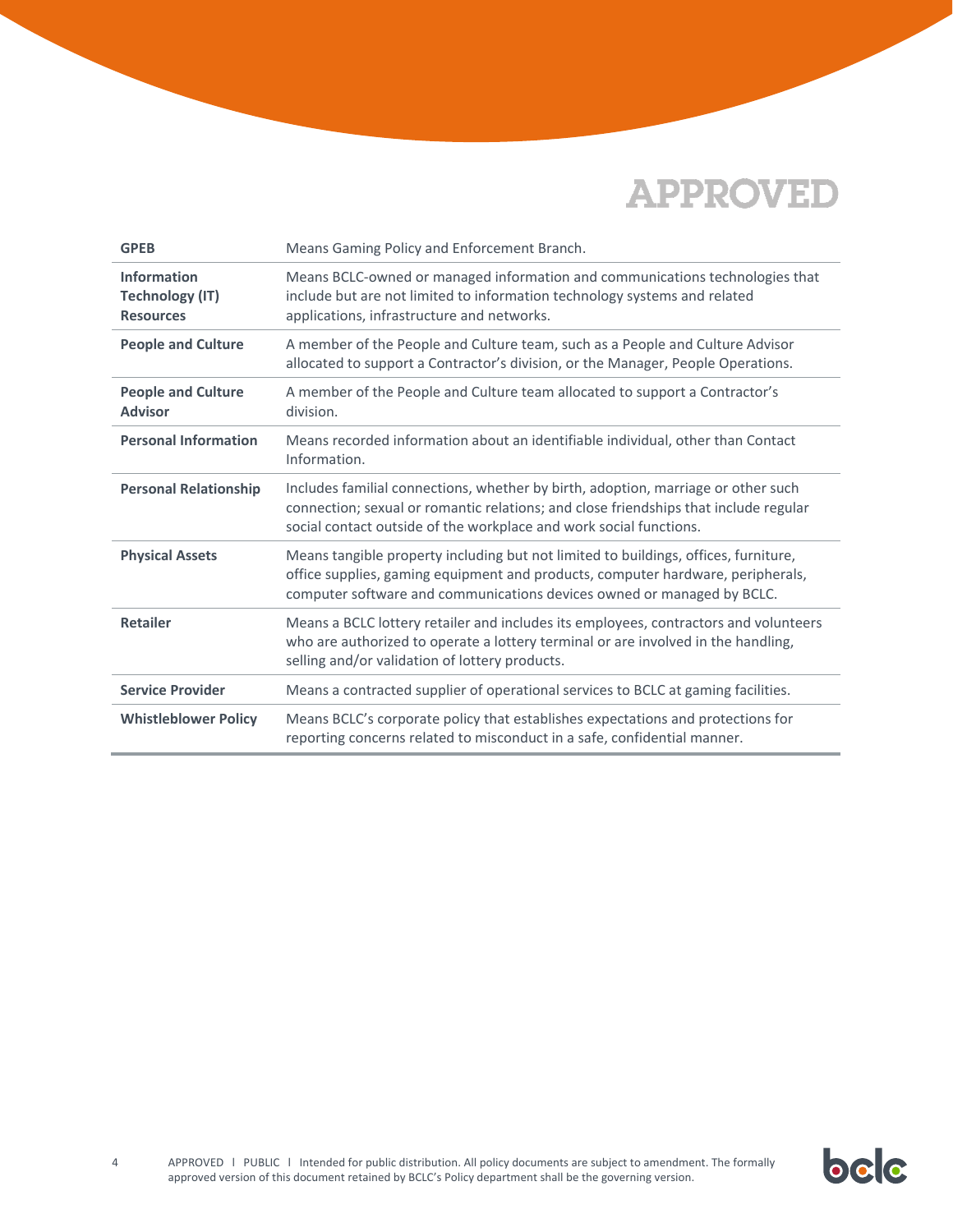

### <span id="page-5-0"></span>Understanding our Ethical Promise

At BCLC we depend on public confidence in the security of the systems and the people involved in providing our products and services.

As a Crown corporation, we represent Government in our actions. Our actions are subject to British Columbia's *Gaming Control Act*.

Our Standards of Ethical Business Conduct embed our core values of:

- Integrity: The games we offer and the ways we conduct business are fair, honest, transparent and trustworthy.
- Community: We create a positive impact for people and the planet.
- Respect: We treat all people with dignity and value diverse perspectives.

These Standards also reflect BCLC's principles, which require every Contractor to fulfil our ethical promise to conduct our business with professionalism[, Accountability and Cost Consciousness](http://www.llbc.leg.bc.ca/public/pubdocs/bcdocs2014_2/543006/taxpayer_accountability_principles.pdf) at all times.

We recognize that business situations are, at times, complex and that the right decision or action may not always be clear. These Standards form a framework that is designed to assist Contractors in making the right decision. You are responsible to find out or ask for direction from your Contact if you are unsure whether an action may be unethical, in breach of these Standards, or if you have concerns or questions with respect to these Standards.

These Standards apply to all Contractors. It is expected that the spirit and intent of these Standards will be adhered to by those who enforce them and those who are guided by them. Each of you is asked to confirm your understanding and commitment to these Standards as a condition of engagement. You should report any suspected breach of these Standards. Through these Standards and its [Whistleblower Policy,](http://corporate.bclc.com/content/dam/bclc/corporate/documents/whistleblower-policy.pdf) BCLC provides direction and assurance of a safe environment for you to do so.

Underpinning BCLC's commitment to responsible corporate citizenship, these Standards set guiding principles on integrity and ethics in business conduct. They govern BCLC's business decisions and actions and apply equally to corporate actions and to the behaviour of individual Contractors in conducting BCLC's business.

These Standards, which have been adopted and approved by BCLC's Board of Directors, are reviewed on a regular basis and revised as necessary.

I am confident that these Standards of Ethical Business Conduct will help you to fulfil BCLC's ethical promise.

Lynda Cavanaugh Interim President & CEO BCLC

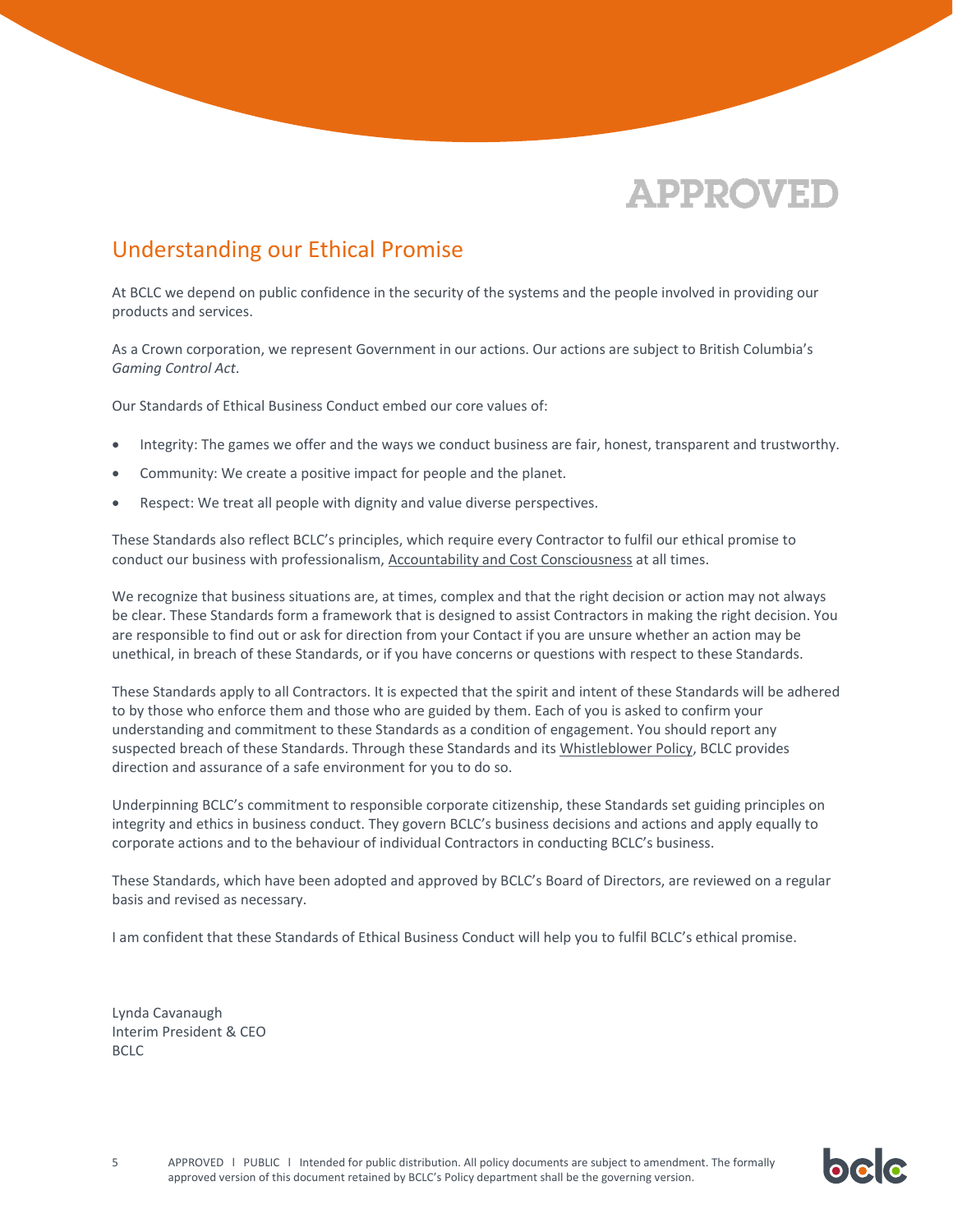

### <span id="page-6-0"></span>Our Shared Responsibilities

#### <span id="page-6-1"></span>IT'S THE LAW

BCLC shares the responsibility for maintaining the integrity, security and high standards of the gaming industry with GPEB. Depending on the nature of your work, you may be required to be registered as a gaming worker with GPEB and maintain this registration for the duration of your Contract with BCLC.

The obligations of a registered gaming worker include, but are not limited to, the requirement to promptly report to GPEB in writing if:

- your identification card is damaged, lost, misplaced or stolen;
- your name has changed;
- you are under criminal investigation or are charged or have charges pending in relation to a criminal matter; or
- a civil suit involving allegations of fraud, theft, deceit, misrepresentation or similar conduct is commenced against you.

How to report is explained in the "Conditions of Registration" section of GPEB's r[egistration form.](https://www2.gov.bc.ca/gov/content/sports-culture/gambling-fundraising/registration-certification/gambling-workers#conditions-registration-gamworker) You should also report the above matters to your Contact.

You are not expected to have detailed knowledge of all laws and regulations that apply to BCLC; you are expected to comply with the basic legal requirements in the area in which you supply services. If you are ever in doubt about the application or interpretation of any law, refer the matter to your Contact.

Although BCLC conducts its business in British Columbia, there are instances where the laws and regulations of other jurisdictions will apply to our activities. In these cases, Contractors are expected to abide by the applicable law of the jurisdiction.

#### <span id="page-6-2"></span>BCLC'S RESPONSIBILITY

Contacts play a leadership role in upholding BCLC's social purpose and these Standards at all times and must:

- ensure that all Contractors they direct have reviewed and agreed to these Standards;
- create and maintain a workplace where ethical conduct is supported and Contractors are able to comply with these Standards;
- ensure all Contractors they direct have signed the Contractor Declaration and Commitment form attached in [Appendix A;](#page-30-0)
- ensure an appropriate mitigation strategy has been implemented and documented (using Appendix B) for all Contractors who have identified an Actual, or Perceived Conflict of Interest as defined in the [Conflict of](#page-15-0)  [Interest Guidelines;](#page-15-0)

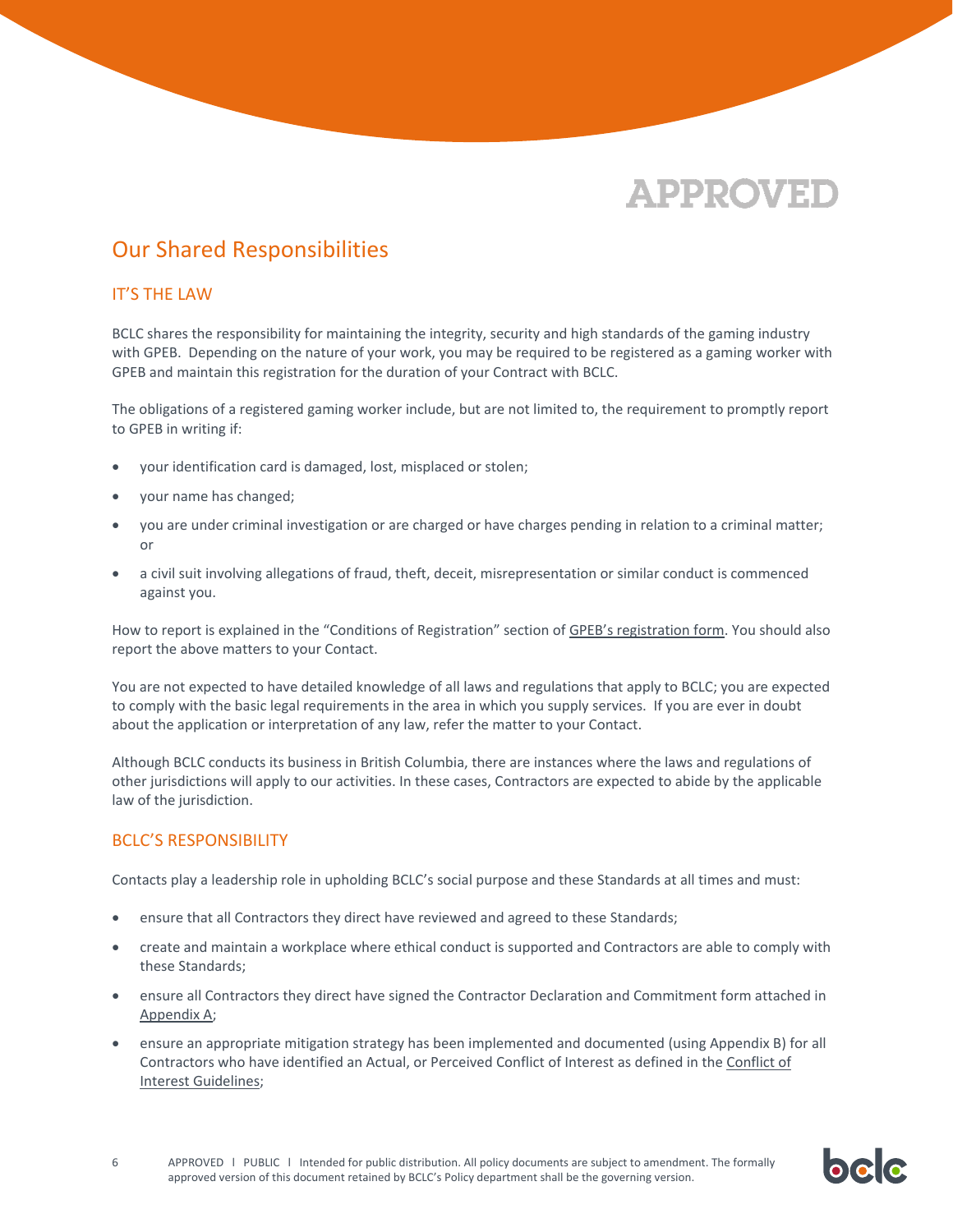- ensure all Contractors they direct have completed the Declaration of Actual, or Perceived Conflict of Interest attached in [Appendix B;](#page-31-0)
- ensure Contractors have completed BCLC required mandatory Contractor training;
- all electronic and hard copy declaration forms must be destroyed once the original has been sent to Procurement;
- should a Contractor have an Encore Rewards loyalty account, notify the department responsible for player loyalty to suspend the Contractor's loyalty account for the duration of their Contract period with BCLC;
- respond immediately to allegations or observations of any breach of these Standards by:
	- taking reasonable measures to resolve an issue if it is within their level of authority to do so;
	- implementing preventive measures or corrective actions within their level of authority in order to reduce the risk of future breaches;
	- providing written notification to their supervisor and Contract Management of the incident and the resolution or corrective action implemented, if it is determined that a Contractor engaged in unethical conduct;
	- promptly following the appropriate escalation process set out unde[r Raising Questions or Concerns](#page-8-0) if the matter requires action above their level of authority; and
	- taking the necessary steps to promote a safe environment for both employees and Contractors who report a violation of these Standards.

#### <span id="page-7-0"></span>CONTRACTOR'S RESPONSIBILITY

As a Contractor, it is your responsibility to uphold BCLC's social purpose and to:

- learn, understand and comply with these Standards and any applicable BCLC policies, requirements and directives;
- acknowledge your understanding and commitment to comply with these Standards by signing the Contractor Declaration and Commitment form which is attached as [Appendix A;](#page-30-0)
- complete the Declaration of Actual or Perceived Conflict of Interest form which is attached a[s Appendix B;](#page-31-0)
- successfully complete, to BCLC's standard, any and all mandatory training as directed by BCLC. Mandatory training as at the date of these Standards is outlined in [Appendix C](#page-33-0) to these Standards;
- avoid any situation where you would request or enable another person to violate these Standards or any BCLC policy, requirement or directive; and
- cooperate truthfully and fully with any inquiry into a violation of these Standards or any BCLC policy, standard, guideline, directive or other requirement.

Failure to comply with these Standards may lead to the termination of your Contract with BCLC.

In the event of a discrepancy between a BCLC policy and these Standards, these Standards shall prevail.

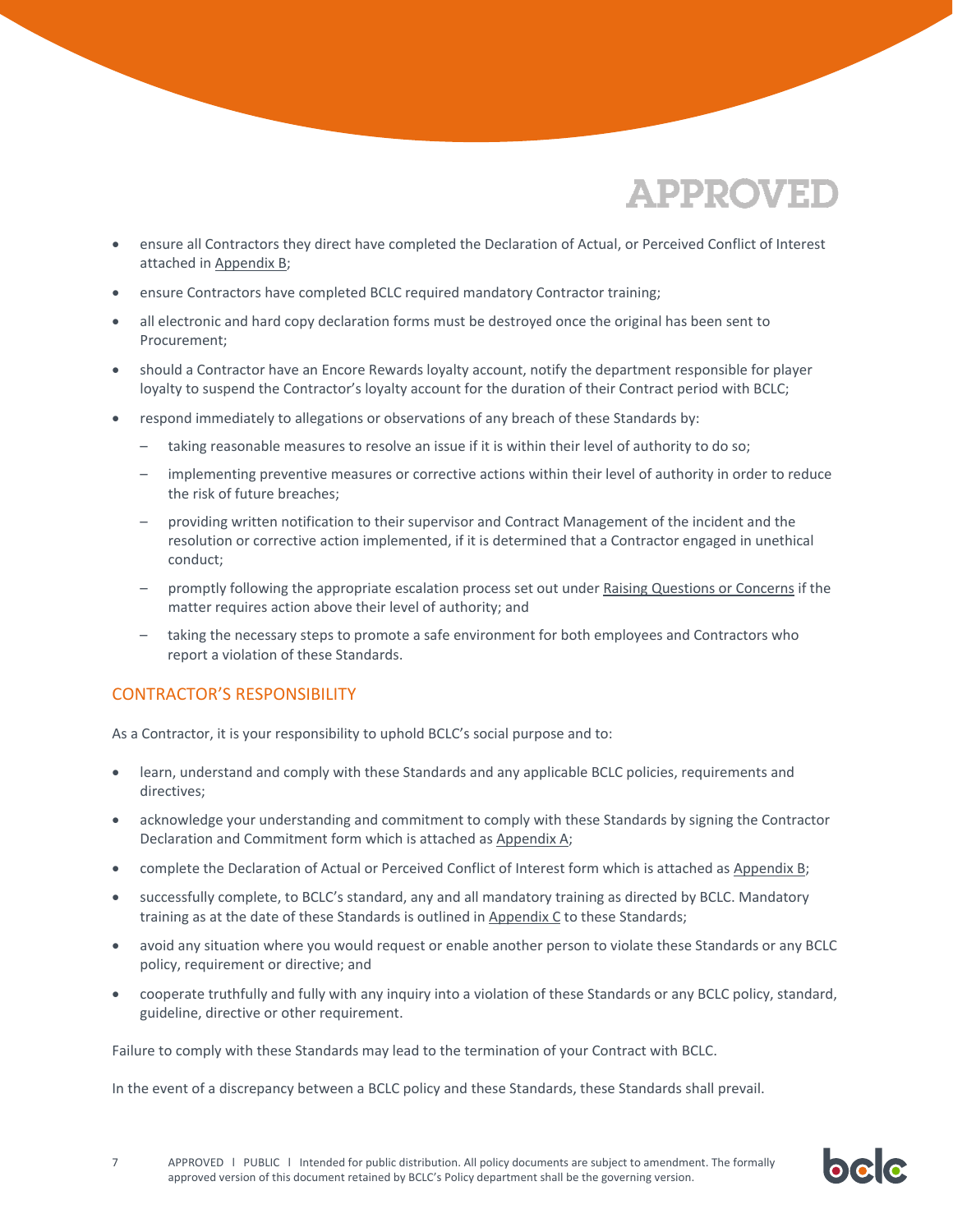

#### <span id="page-8-0"></span>RAISING QUESTIONS OR CONCERNS

BCLC does not permit retaliation of any kind against employees or Contractors who, in good faith, bring forward allegations of a breach. You are encouraged to bring forward questions, concerns or reports about behaviour that you suspect to be in breach of these Standards or that you suspect is illegal, unethical, unsafe, a significant danger to the environment, or fraudulent. All allegations of breaches of the Standards will be considered for further investigation.

If you have questions or concerns about the content of these Standards, please discuss them with your Contact first. If further clarification is required, you may speak directly with Contract Management.

Likewise, if you have questions or concerns about the conduct of another Contractor or any BCLC employee, including any suspected breach of these Standards, you are encouraged to discuss the matter with your Contact first.

If you believe a matter requires a resolution and it has not been reasonably resolved by your Contact, or if the matter is one which you feel unable to discuss with your Contact, then you may escalate the matter to a member of senior management in the affected division.

However, it is recognized that not everything can, or should, be resolved by the process described above. For more serious matters, including those you feel cannot be resolved by the process described above, see BCLC's Whistleblower Policy.

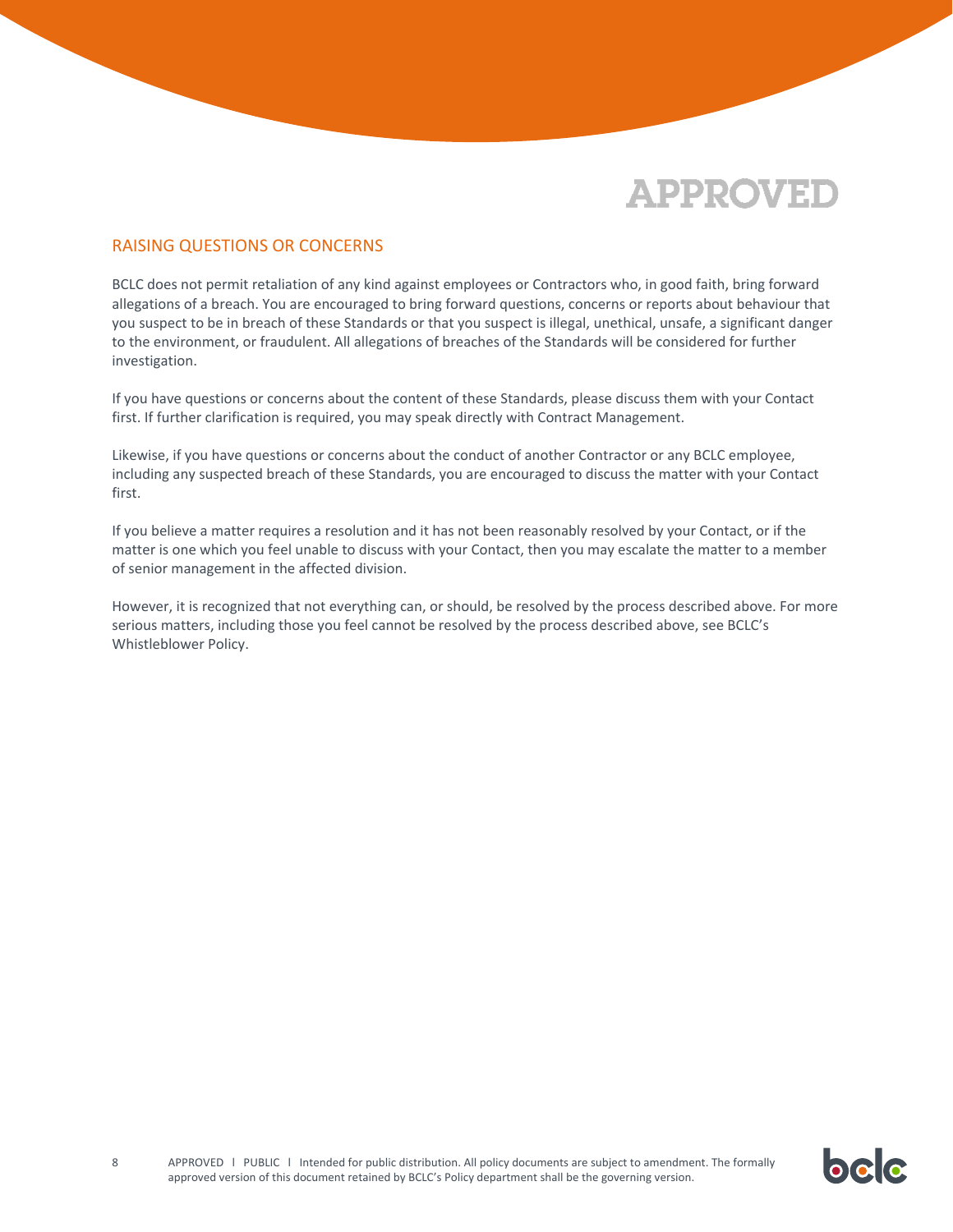### <span id="page-9-0"></span>Whistleblower Policy

BCLC is dedicated to the highest possible standards of honesty integrity, respect, social responsibility[, Cost](http://www.llbc.leg.bc.ca/public/pubdocs/bcdocs2014_2/543006/taxpayer_accountability_principles.pdf)  [Consciousness and Accountability](http://www.llbc.leg.bc.ca/public/pubdocs/bcdocs2014_2/543006/taxpayer_accountability_principles.pdf). BCLC's [Whistleblower Policy](http://corporate.bclc.com/content/dam/bclc/corporate/documents/whistleblower-policy.pdf) is designed to protect the interests of BCLC and its employees. It sets out a process to report concerns where:

- you believe something is seriously wrong at BCLC, such as unethical or unlawful activities;
- you feel that a member of the BCLC Executive may be involved in unethical or fraudulent activity; or
- you have concerns you feel will not be kept in confidence.

This policy will provide you with direction on how and where to report such concerns with the confidence that your report will be acknowledged and taken seriously. Most importantly, this policy is designed to eliminate any fear you may have about voicing bona fide concerns. This policy also provides assurance that persons doing so will be protected from possible victimization.

#### <span id="page-9-1"></span>CONFIDENTIALITY

All concerns brought to BCLC's attention under the Whistleblower Policy will be regarded as confidential. Anonymity cannot be guaranteed but, where requested, your identity would only be disclosed if absolutely necessary.

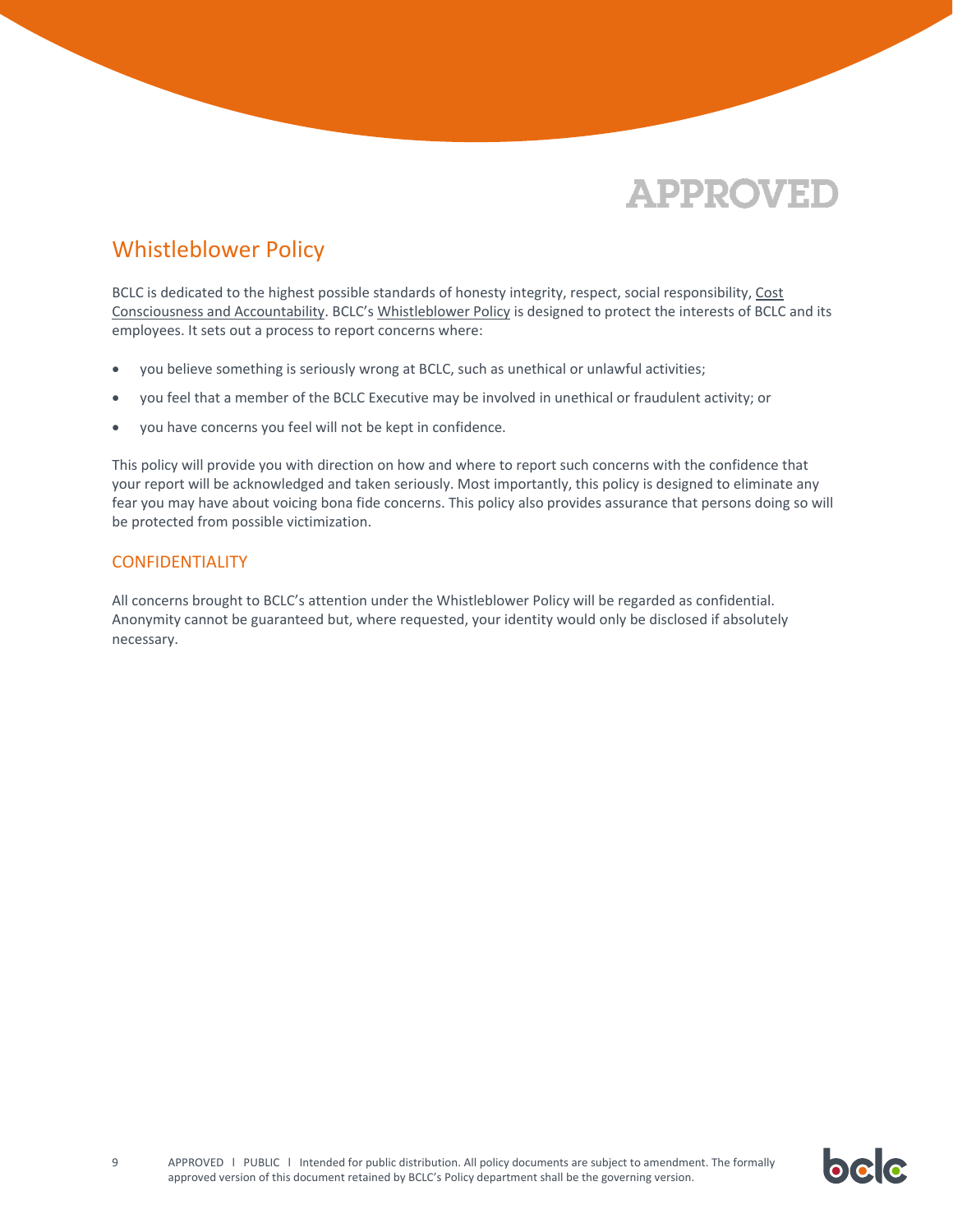

### <span id="page-10-0"></span>Exemptions from these Standards

A Contractor may request an exemption from a requirement in these Standards.

In extraordinary circumstances and where it is clearly in the best interests of BCLC to do so, the Board of Directors may grant a Contractor an exemption from the requirements of these Standards to allow the continuation of circumstances that would otherwise be considered an Actual Conflict of Interest as defined within th[e Conflict of](#page-15-0)  [Interest Guidelines](#page-15-0) under these Standards or that would be considered a breach of these Standards. Conditions may be attached to an exemption.

If a Contractor is exempted from a requirement of these Standards for the continuation of circumstances that would otherwise be considered an Actual Conflict of Interest, the Contractor must refrain from participating, in any manner, in decision-making respecting the subject matter of the conflict of interest or breach of these Standards, except to the extent specifically authorized in the decision granting the exemption.

BCLC's President and Chief Executive Officer must authorize requests for exemptions to proceed to the Chair of BCLC's Board of Directors. People and Culture, in consultation with the department responsible for Contract Management, establishes internal procedures for Contractors to request authorization for an exemption.



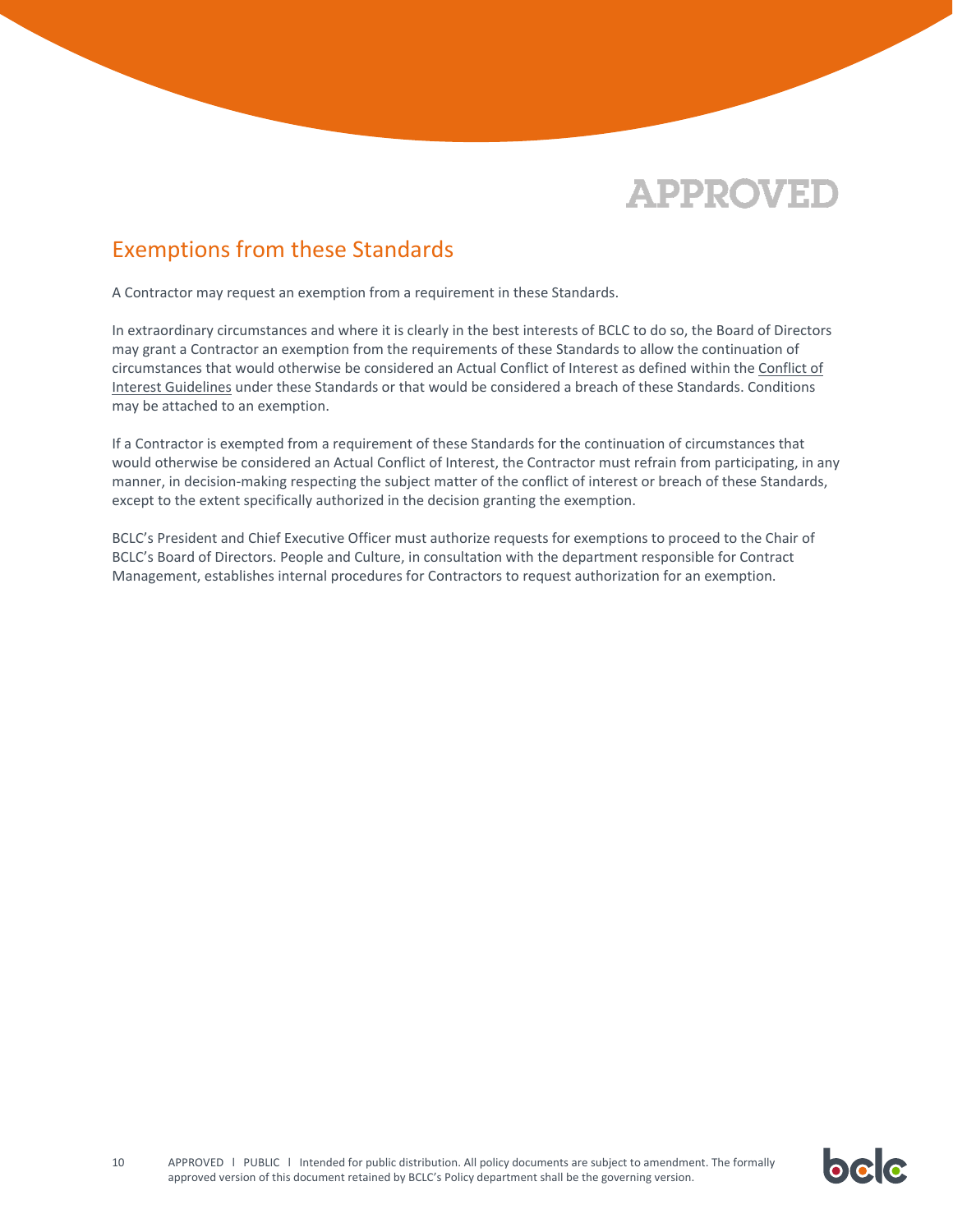### <span id="page-11-0"></span>Contractor Conduct

#### <span id="page-11-1"></span>**WORKPLACE**

As part of BCLC's social purpose, we all share the responsibility of creating a safe and healthy work environment where everyone is treated with dignity and respect.

BCLC is also committed to providing a workplace that is free from harassment and at all times operates in accordance with the Human Rights Code (British Columbia) and similar legislation. As such, you are expected to interact with those you encounter during your engagement with BCLC in a professional, respectful and courteous manner. Behaviour that will strain work relationships or contribute to a negative work environment will not be tolerated.

Your concern for what is right should form the basis of all of your business decisions. Always act in accordance with laws, regulations, BCLC's policies, standards and procedures and these Standards.

Dealings with BCLC employees, Service Providers, Retailers, and other Contractors should be made objectively and in the best interests of BCLC.

Our Safety Manager and Safety Committees manage BCLC's health and safety program. Your Contact will orient you to the occupational health and safety requirements, policies and resources related to your work site.

#### <span id="page-11-2"></span>INQUIRIES, COMMENTS OR COMPLAINTS FROM THE PUBLIC

Whether at BCLC's premises or not, you must not respond to a formal inquiry, comment or complaint from a third party regarding BCLC unless responding is within the scope of your contracted services for BCLC.

If you feel it is appropriate, refer the individual to your Contact or BCLC's department responsible for consumer services.

#### <span id="page-11-3"></span>MEDIA

It is not appropriate for Contractors to answer questions or provide comments to the media regarding BCLC unless authorized to do so. If you receive an enquiry from the media and you are not authorized to respond, you should refer the media enquiry to BCLC's department responsible for media and issues management.

This policy applies whether you are at BCLC's premises or not. Keep in mind that you may be perceived to speak for BCLC regardless of your intention.

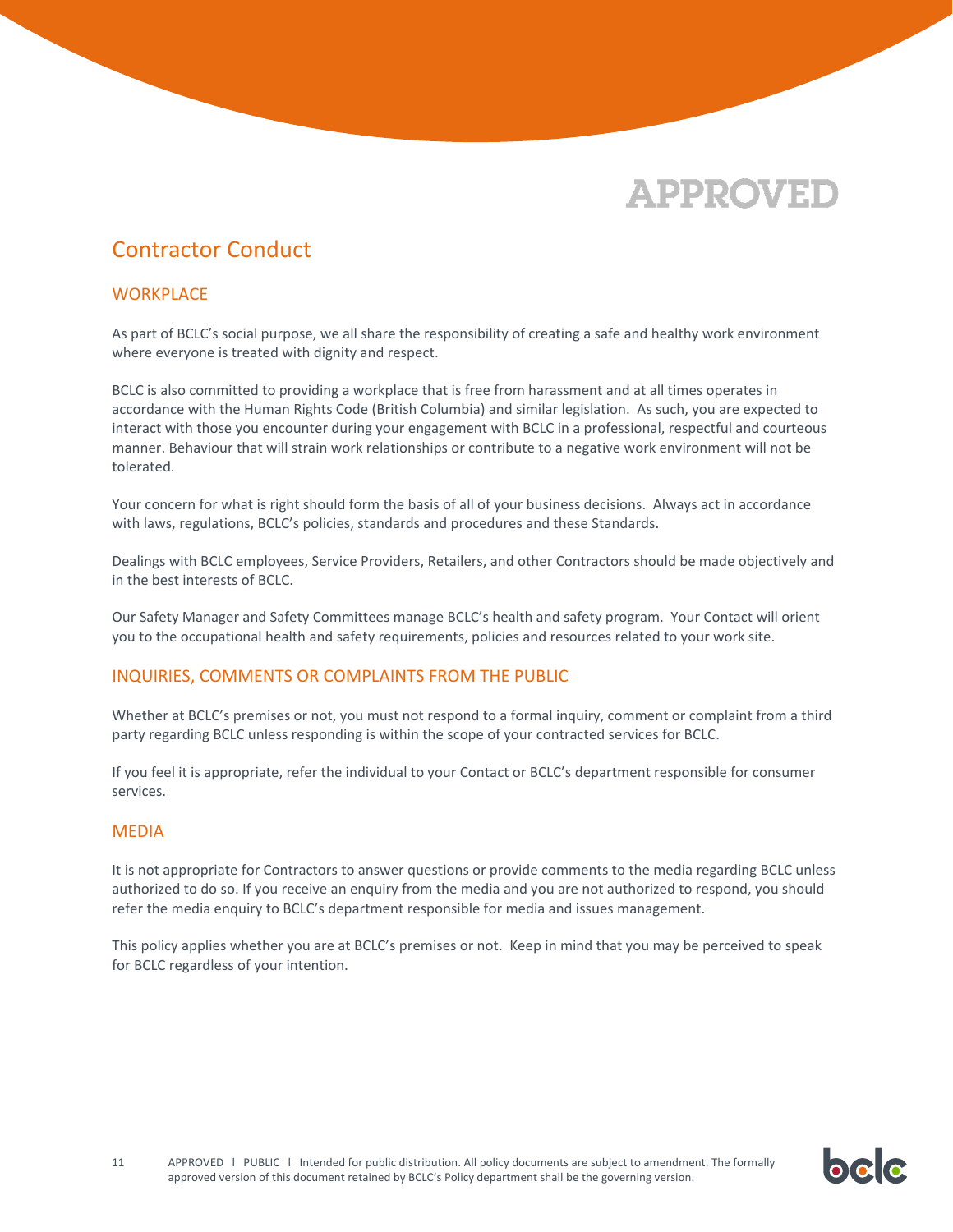

#### <span id="page-12-0"></span>GOVERNMENT COMMUNICATIONS

Communications with federal, municipal, provincial governments or government bodies, other than the B.C. Government or a B.C. government body, or communications with First Nation governing bodies, that attempt to influence the decision-making of the government, government body or governing body, may be subject to requirements under relevant lobbying legislation or bylaws. You must contact the Legal Services department prior to engaging in this type of communication with a federal, municipal, provincial government or government body or First Nation governing body. This does not apply to communications with the B.C. Government or a B.C. government body.

#### <span id="page-12-1"></span>SUPPORTING REFERENCES

[Respectful Workplace Policy](http://corporate.bclc.com/content/dam/bclc/corporate/documents/harassment-policy.pdf) [Occupational Health and Safety Policy](http://corporate.bclc.com/content/dam/bclc/corporate/documents/occupational-health-and-safety-policy.pdf) Travel and [Expenses Policy](http://corporate.bclc.com/content/dam/bclc/corporate/documents/travel-and-expense-policy.pdf) [Purchasing Bid Process](http://corporate.bclc.com/content/dam/bclc/corporate/documents/purchasing-bid-process-thresholds-and-policy.pdf) and Thresholds Policy [Signing and Spending Authority Policy](http://corporate.bclc.com/content/dam/bclc/corporate/documents/spending-and-signing-authority.pdf) [Media Relations Policy](http://corporate.bclc.com/content/dam/bclc/corporate/documents/media-relations-policy-for-bclc-employees.pdf)

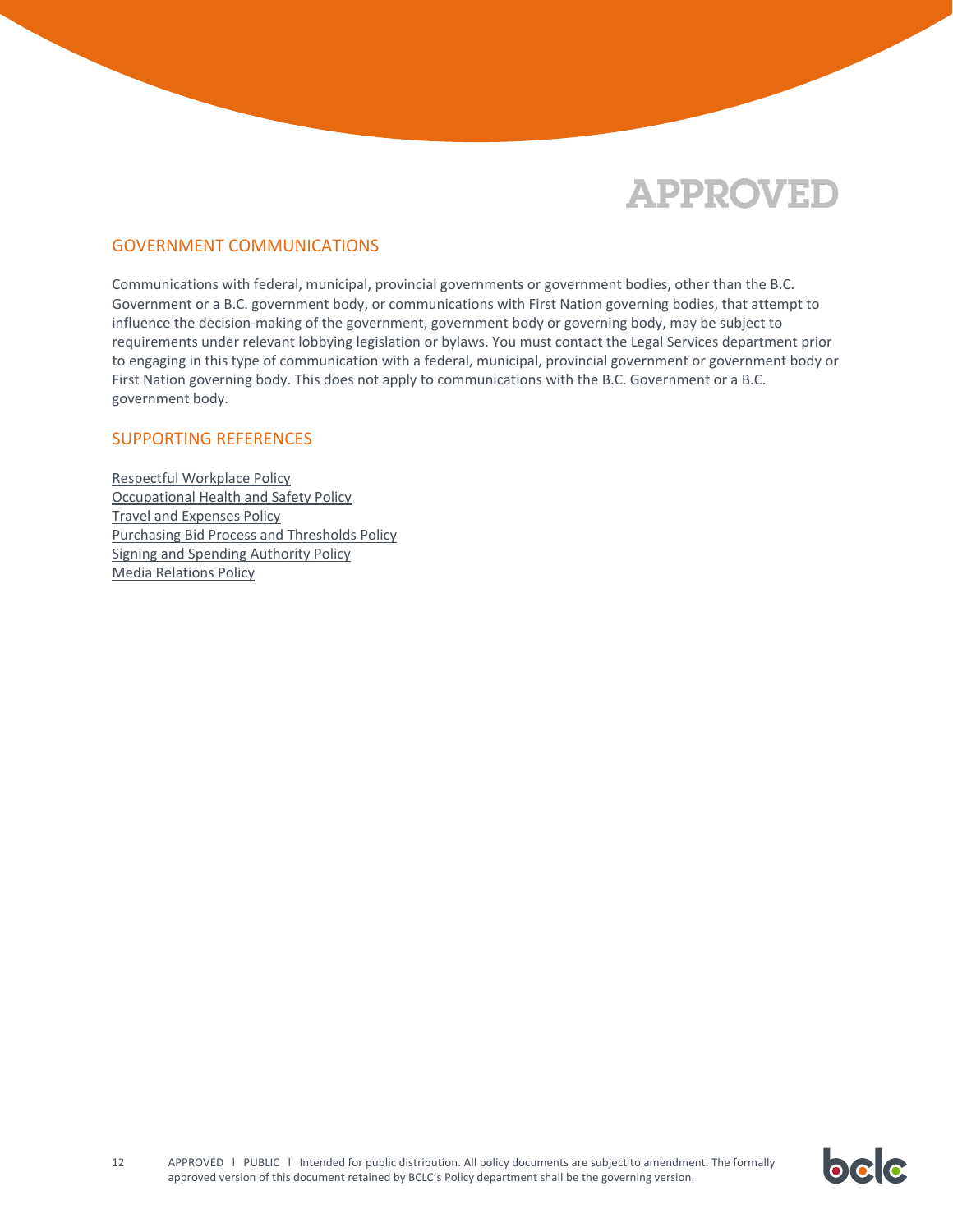

### <span id="page-13-0"></span>Player's Trust

It is critical to BCLC that its players have trust and confidence in the integrity and security of its games and all those involved in them, including BCLC's Service Providers, Retailers and Contractors. Accordingly, BCLC is committed to secure technology, policies and processes to maintain security and integrity.

As a Contractor of BCLC, it is your obligation to:

- be aware of BCLC's initiatives to make certain that all persons involved in our games, including Service Providers, Retailers and Contractors, treat players fairly and honestly; and
- promptly raise any issues or concerns you may have regarding the integrity and security of our games or their delivery to your Contact or BCLC management.

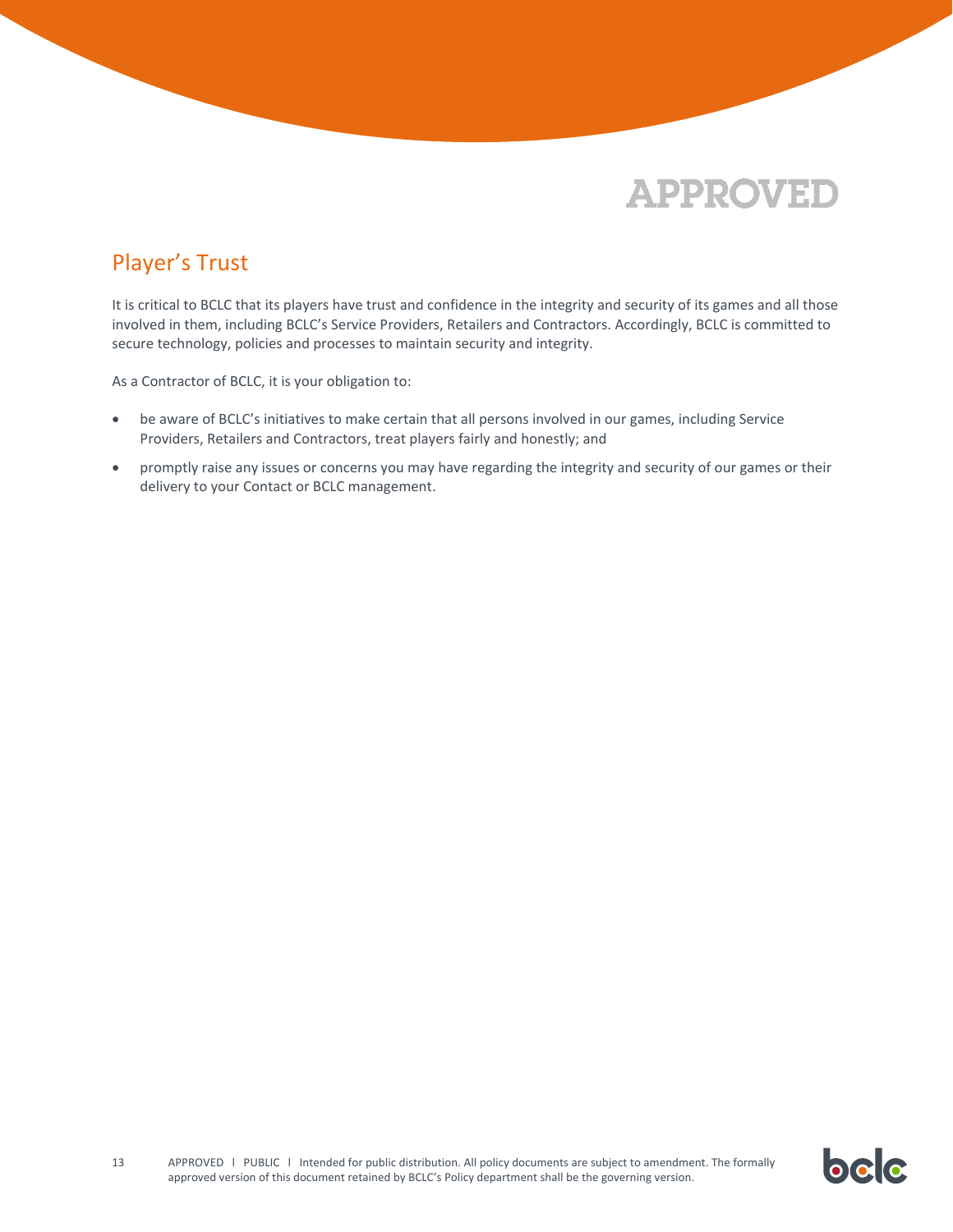

### <span id="page-14-0"></span>Social Purpose

BCLC has a strong commitment to doing "the right thing" for its employees, its players, the communities in which it operates and the environment. This commitment is reflected in BCLC's social purpose to "generate win-wins for the greater good" and its Corporate [Social Responsibility Charter.](http://corporate.bclc.com/content/dam/bclc/corporate/documents/CSR-documents/CSR-Charter.pdf)

Our social purpose requires you to continually consider the impacts of all activities and decisions on individuals, institutions, communities and the plant, to always seek more and greater win-wins to benefit the well-being of all involved.

This includes, but is not limited to, the well being of BCLC's players. Everyone at BCLC shares a collective responsibility to make gambling safer for our players and your obligation, as a BCLC Contractor, is to prioritize the well-being of the player in everything we do.

#### <span id="page-14-1"></span>SUPPORTING REFERENCES

[Social Responsibility: Playing it Right](http://corporate.bclc.com/content/dam/bclc/corporate/documents/corporate-social-responsibility.pdf) Social Responsibility Charter Gaming Policy and Enforcement Branch - [Responsible Gambling Standards for the BC Gambling Industry](http://www2.gov.bc.ca/assets/gov/sports-recreation-arts-and-culture/gambling/responsible-gambling/stds-responsible-gambling.pdf) [British Columbia Partnership for](https://www.bcresponsiblegambling.ca/) Responsible Gambling

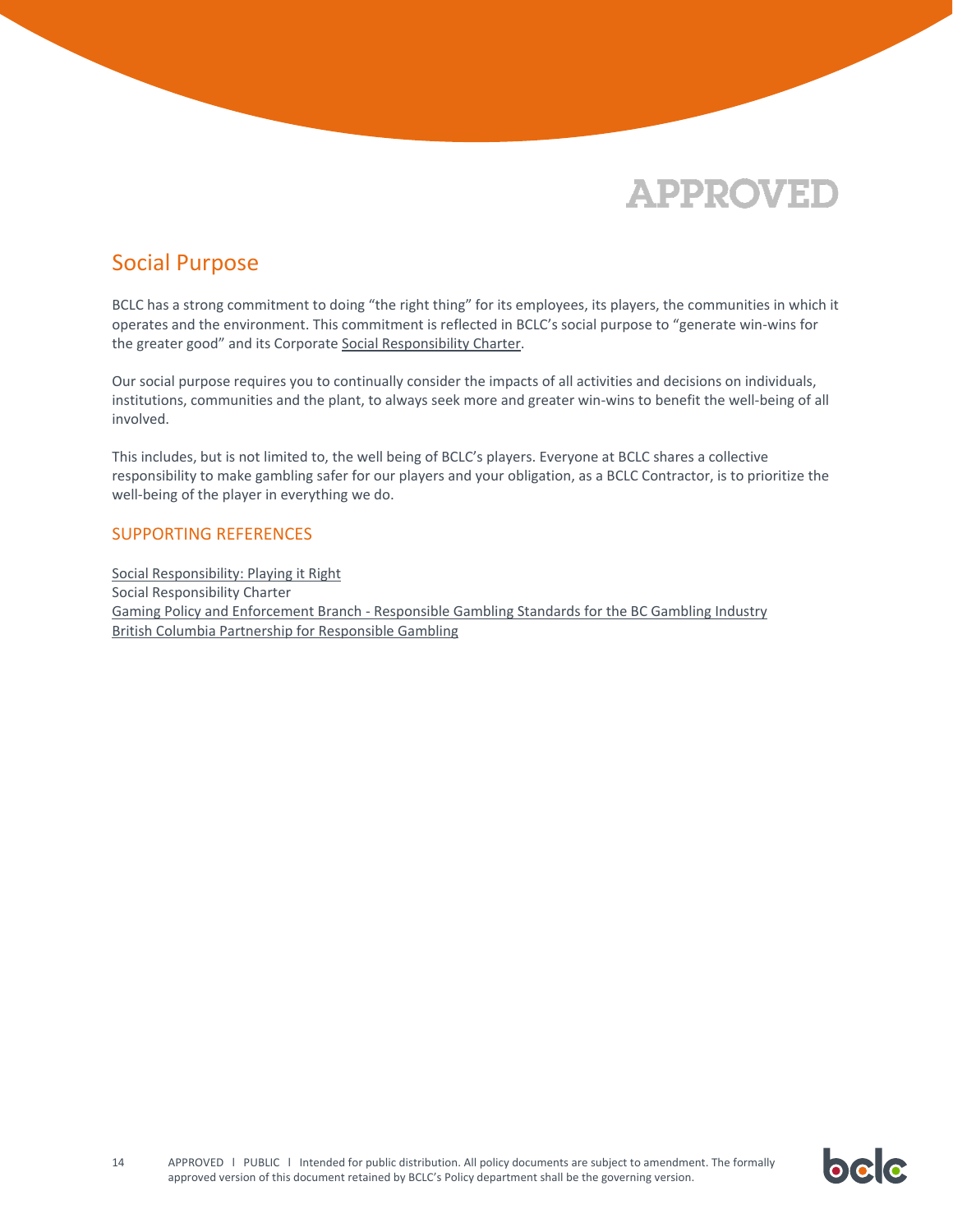### <span id="page-15-0"></span>Conflict of Interest Guidelines

Integrity, honesty, trust and Accountability are essential elements of BCLC's success and BCLC is determined to act and to be perceived as an ethical organization.

There are circumstances in which your private interests may be incompatible with the scope of services for which you are contracted by BCLC. These guidelines provide examples of the types of activities or interests that may give rise to an Actual or Perceived Conflict of Interest:

- An Actual conflict of interest denotes a situation in which you have knowledge of a private interest that is sufficient to influence the exercise of your obligations as a Contractor of BCLC.
- A Perceived conflict of interest exists where a Contractor's private interests would appear to a reasonable person to conflict with their obligations as a Contractor of BCLC even though there may not be an actual conflict.

You are required to disclose Actual and Perceived Conflicts of Interest to BCLC as detailed below and must act in accordance with these conflict of interest guidelines.

You should be cognizant that the potential for a conflict of interest may change as your private interests change or if your role changes during your Contract with BCLC.

#### <span id="page-15-1"></span>**DISCLOSURE**

You must disclose any circumstance the could be an Actual or Perceived Conflict of Interest by completing Appendix B - [Declaration of Actual or Perceived Conflict of Interest form](#page-31-0) (the Declaration Form) as a condition of your Contract with BCLC. You must return the completed Declaration Form to Contract Management within two weeks of the start of your Contract. Your Declaration Form will be treated with confidentiality and will be retained in your Contract file, which is kept by BCLC's department responsible for Contract Management.

You may be required to review and update your Declaration Form upon request from BCLC, at any time, so that you and your Contact can discuss and address conflict of interest issues.

In addition, you must, immediately upon becoming aware, disclose any new Actual or Perceived Conflicts of Interest to your Contact and complete a new Declaration Form. This requirement applies regardless of whether you become aware of the conflict before, during or after a transaction is complete.

If you are in doubt whether a situation involves an Actual or Perceived Conflict of Interest, you must immediately seek the advice of your Contact. If your Contact is not available, contact Contract Management.

Unless otherwise instructed, you and your Contact must immediately identify and implement steps to resolve Actual Conflicts of Interest and prevent Perceived Conflicts of Interest. Conditions that may be implemented are identified unde[r Mitigation Strategies.](#page-19-0) Contacts may request assistance from Contract Management if unsure whether a conflict exists.

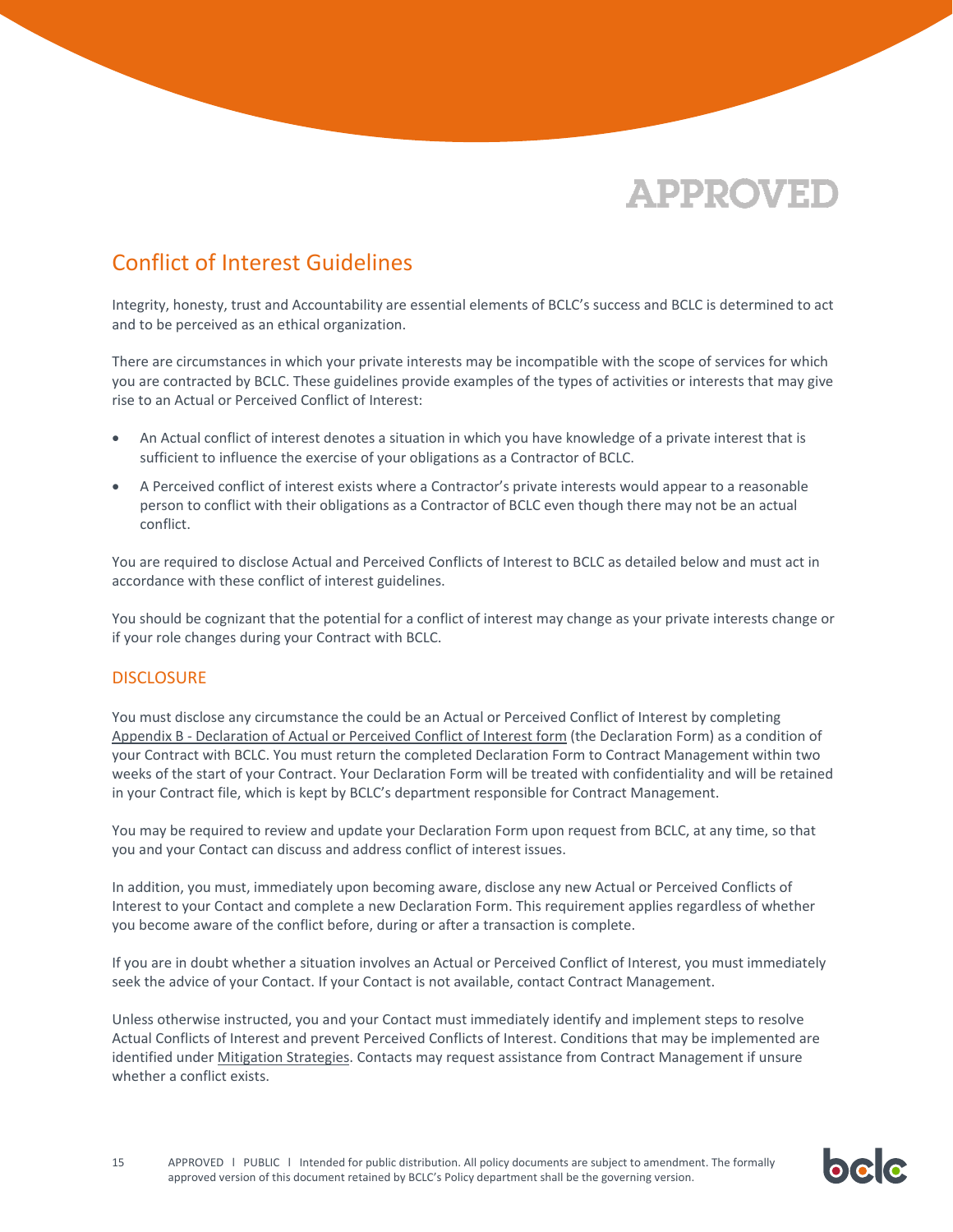bclc

Failure to comply with conditions stated in your Declaration Form may lead to the termination of your Contract with BCLC.

In addition to applying th[e General Guidelines](#page-16-0) to determine if there is an Actual or Perceived Conflict of Interest that you are required to declare, you must follow the specific directions for disclosing business interests, personal relationships, investments, interests in the gaming industry and political activities, as outlined below.

#### <span id="page-16-0"></span>GENERAL GUIDELINES

These guidelines and rules to avoid conflicts of interest are designed to protect the interests and reputation of BCLC and each Contractor. You should apply the following guidelines in considering if there is an Actual or Perceived Conflict of Interest that you must disclose to BCLC:

- The principles underlying conflict of interest rules are impartiality and integrity.
- You must avoid any situation or decision-making in which there is an Actual Conflict of Interest or an apprehension of bias.
- You must consult with your Contact (and if necessary Contract Management) to discuss any situations that may result in a Perceived Conflict of Interest and any mitigation steps required.
- You must not use your Contract with BCLC to pursue or advance your personal interests, the interests of a Family Member, an Associate, the interests of a person to whom you owe an obligation, or any other person that you have a Personal Relationship with.
- You must not directly or indirectly benefit from a transaction with BCLC, other than your current Contract, over which you can directly or indirectly influence a decision relating to the transaction.
- You must not use your position at BCLC to solicit clients for:
	- a business or partnership you are personally involved with,
	- a business operated by a Family Member, Associate or any other person that you have a Personal Relationship with,
	- a corporation in which you or a Family Member has a controlling interest, or
	- a person or a person's business to whom you owe an obligation.

#### <span id="page-16-1"></span>COMMON CONFLICT OF INTEREST SITUATIONS

There are several situations that could give rise to an Actual or Perceived Conflict of Interest. The most common involve:

- giving gifts, favours or financial benefits to BCLC employees or to persons whom the employee may have a Personal Relationship, or
- Inappropriate disclosure or use of Confidential Information.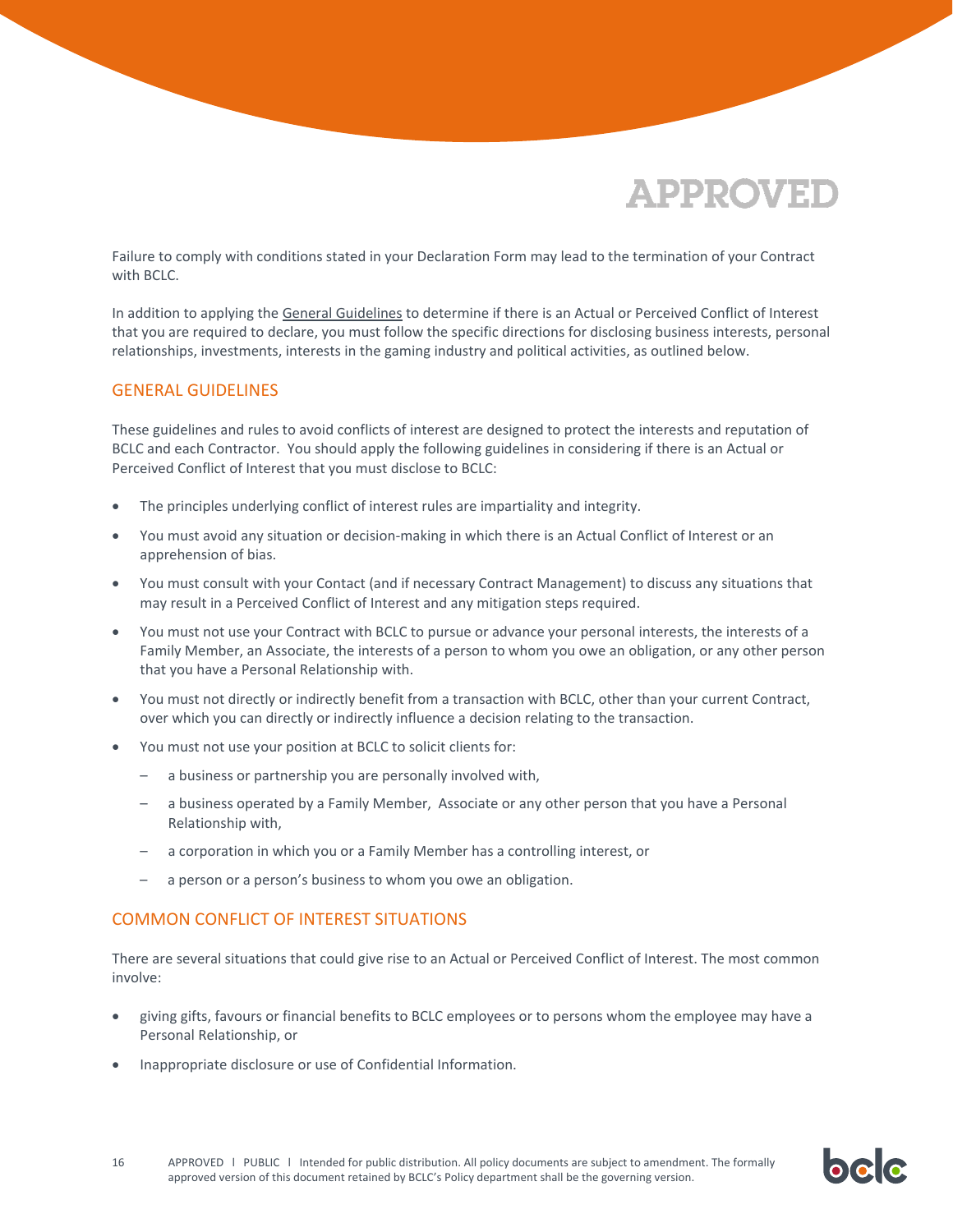

The following are examples of conflict of interest situations:

- Influencing BCLC to lease equipment from a business owned by an Associate, Family Member or any other person that you have a Personal Relationship with.
- Influencing BCLC to make its travel arrangements through a travel agency owned by an Associate, Family Member or any other person that you have a Personal Relationship with.
- Participating in a decision or influencing a decision to hire or promote a Family Member or any other person that you have a Personal Relationship with.
- Situations where you, or someone you know, would personally benefit from unauthorized disclosure or inappropriate use of information acquired through your Contract with BCLC.
- Situations in which you, a Family Member, Associate or any other person you have a Personal Relationship with, could personally benefit from your influence in BCLC decisions, such as through investments, loans, purchases, sales, contracts, policy, grants and appointments. This may include:
	- participating or influencing discussions or decisions that directly or indirectly impact a Retailer, Service Provider, Contractor, or investments; or
	- participating or influencing the evaluation, selection or contracting of a Retailer, Service Provider or Contractor.
- Providing oversight of, influencing negotiations with, assessing risk, or performing audits of a Retailer, Service Provider or Contractor with which you have an identified financial, business or Personal Relationship.
- Serving as a volunteer, board member or owner of an organization that is lobbying or seeks to influence the actions or decisions of BCLC.

#### <span id="page-17-0"></span>OUTSIDE EMPLOYMENT, BUSINESS INTERESTS AND OTHER ACTIVITES

During your Contract with BCLC, you may participate in a business or perform other work for an employer outside your Contract with BCLC, provided it does not result in an Actual Conflict of Interest or breach of your Contract with BCLC.

You may not hold a significant financial interest, either directly or through a Family Member or Associate, or hold or accept a position as an officer or director in an organization that has a relationship with BCLC, other than the organization through which BCLC has contracted you, unless that interest has been fully disclosed and addressed to BCLC's satisfaction. A "significant financial interest" in this context is any interest substantial enough to be perceived to influence the decisions of BCLC or be perceived to result in personal gain for you.

Any significant financial interest circumstances must be disclosed in Section I of your Declaration Form by checking box 2 (if the interest is personal or through an Associate) or box 5 (if the interest is through a Family Member) and recording the details. Details of any conditions imposed by BCLC must be recorded in Section II of your Declaration Form.

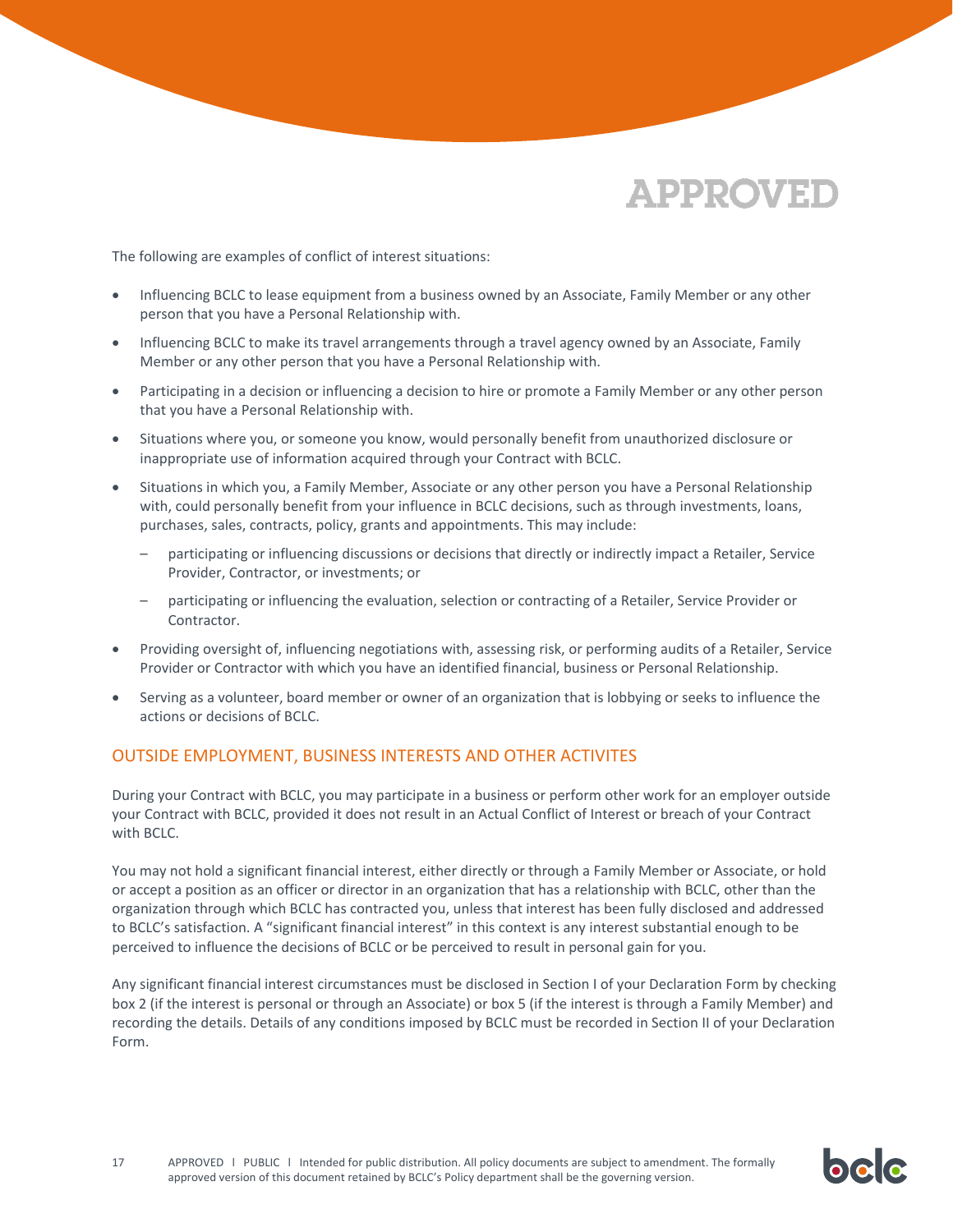

#### <span id="page-18-0"></span>PERSONAL RELATIONSHIPS

You must disclose to your Contact any Personal Relationship with a person who is a BCLC employee or Contractor, or is an employee of a Retailer, Service Provider or Contractor if there is an Actual or Perceived Conflict of Interest. Your Contact will identify if an Actual or Perceived Conflict of Interest exists and, if so, immediately implement steps to resolve Actual Conflicts of Interest or prevent Perceived Conflicts of Interest. Your Contact may request assistance from People and Culture and Contract Management if unsure whether an Actual or Perceived Conflict of Interest exists. Such conflict of interest must be disclosed in Section I on your Declaration Form by checking box 3 and recording applicable details that identify the conflict of interest. Any conditions imposed by BCLC must also be recorded on your Declaration Form in Section II.

#### <span id="page-18-1"></span>INVESTMENTS

Through your Contract with BCLC, you may be a party to, or have influence over, investment decisions or you may be aware of information that is not available to the public. You must always ensure that you are not providing, or being perceived to be providing, a unique investment advantage for yourself or anyone you know based on your access to BCLC information or decisions.

If you have any direct or indirect investments that are an Actual or Perceived Conflict of Interest, you are required to disclose this information by checking box 1, 2 or 5, as appropriate, and recording the details in Section I of your Declaration Form. Any conditions imposed by BCLC must be recorded in Section II of your Declaration Form.

#### <span id="page-18-2"></span>INTEREST IN THE GAMING INDUSTRY

If you or any family member (as defined below) has any previous or current involvement, financial or otherwise, in the gaming industry in any capacity, you must disclose this by checking box 4 and adding the details in Section I of your Declaration Form. Any conditions imposed by BCLC must be recorded in Section II of your Declaration Form.

If you are required to be registered with GPEB, you are also required to disclose to GPEB if:

- your spouse, a parent, sibling or child of you or your spouse, or any relative of you or your spouse residing in your residence, is involved in the gaming or horseracing industry in any capacity; or
- you or your spouse, or a parent, sibling or child of you or your spouse, or any relative of you or your spouse residing in your residence, has any direct or indirect interest, financial or otherwise, in a gaming service provider.

#### <span id="page-18-3"></span>POLITICAL ACTIVITY

You may engage in political activity in federal, provincial and municipal elections. However, political activity such as canvassing or soliciting funds on behalf of any political party is not permitted in the workplace.

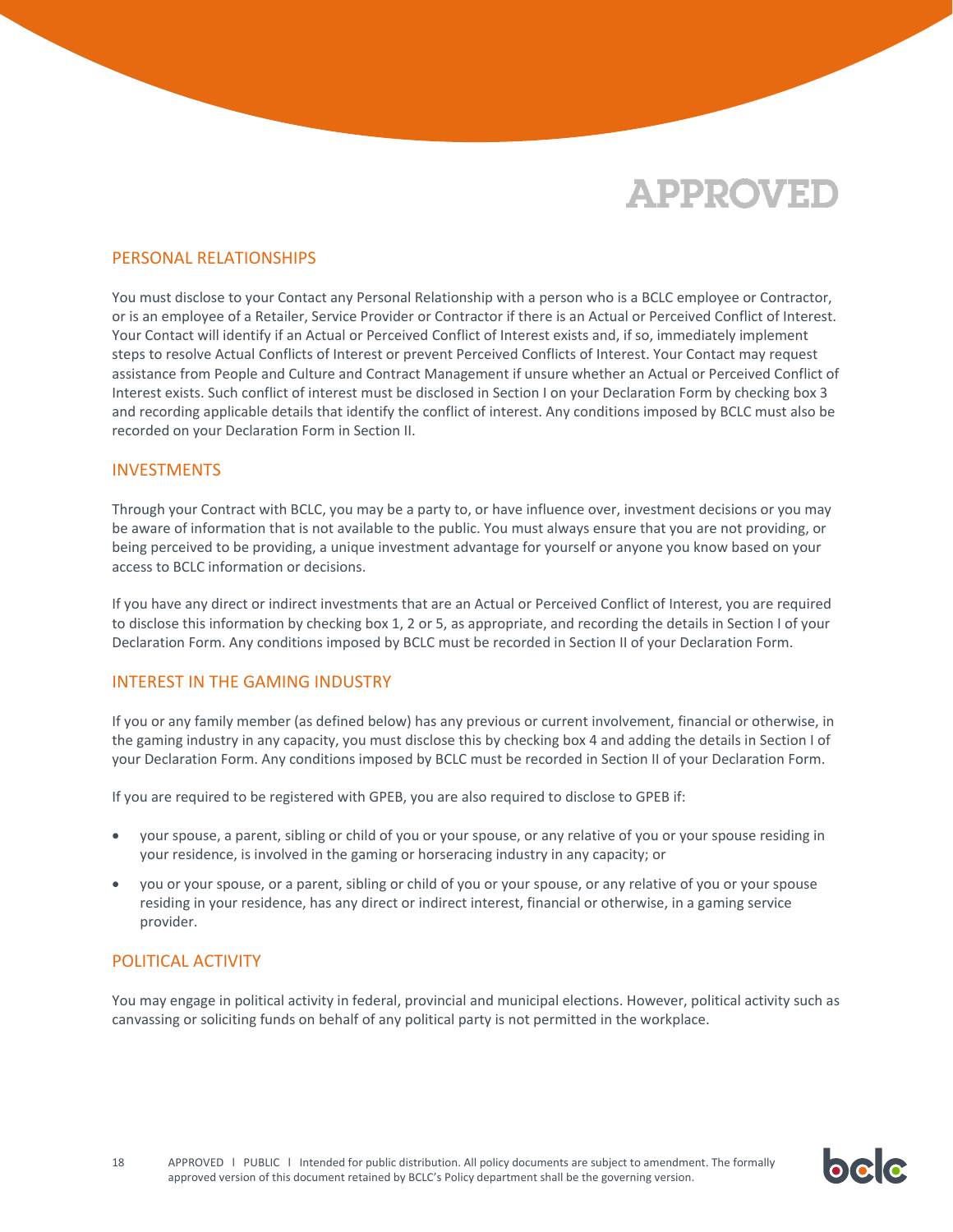If you or a Family Member holds or is elected to a federal, provincial, or municipal position, you are required to disclose these details by checking box 7 and adding the details in Section I of your Declaration Form. BCLC may need to terminate or place constraints on your Contract to ensure there are no Actual Conflicts of Interest or to prevent Perceived Conflicts of Interest. Any constraints must be recorded in Section II of your Declaration Form.

#### <span id="page-19-0"></span>MITIGATION STRATEGIES

Each Contractor's situation will be different, which means you and your Contact may need to devise a custom mitigation strategy. The following strategies are presented to assist Contractors and their Contacts in identifying one or more appropriate conditions that may be imposed to resolve Actual Conflicts of Interest or prevent Perceived Conflicts of Interest. A Contractor may be required to:

- declare certain details of their conflict of interest and/or mitigation strategy to certain BCLC employees, such as managers of impacted business areas;
- declare their status as a Contractor in specific meetings or situations where there could be a reasonable perception of a conflict of interest;
- abstain from communicating specific information to a BCLC employee, Family Member, Retailer, Service Provider or Contractor;
- abstain from receiving or accessing specific information;
- seek their Contact's prior approval and/or limit use of BCLC's information, time or resources;
- abstain from voting on specific questions or otherwise influencing specific decisions;
- decline from participating in part or the entirety of specific discussions, meetings, activities, initiatives or projects;
- decline from participating in part or the entirety of specific processes, functions or roles (e.g. risk management, audit review, legal consultation or proceedings, policy-making, procurement, staffing and human resource decisions);
- limit their authority to negotiate, approve, spend or sign in specific situations;
- seek their Contact's prior approval to pursue other contracts, business interests and other activities;
- limit or discontinue their engagement in other contracts, financial or business interests and other activities;
- cease contact or dealings with specific individuals or outside organizations;
- seek independent legal advice in specific situations;
- avoid competing or accepting specific contract opportunities; and/or
- take precautions so they are not perceived as speaking on behalf of BCLC while performing non-BCLC related duties.

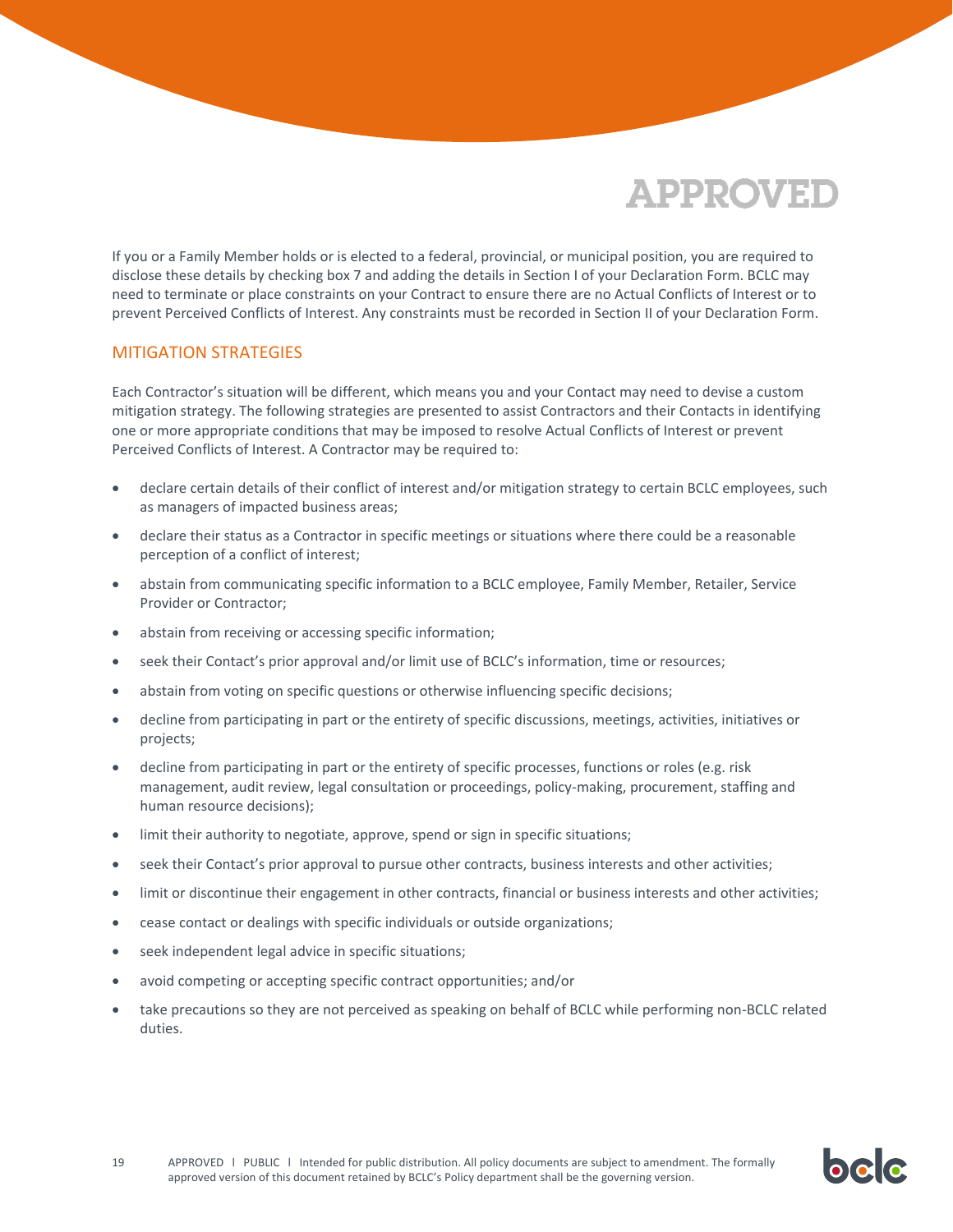This is not an exhaustive or complete list of possible mitigation strategies. Mitigation strategies should be tailored to a Contractor's specific conflict, which may involve imposing other types of conditions not listed above. If you and your Contact are unsure of what mitigation strategy is appropriate, your Contact should consult with the director of Corporate Procurement. Where a conflict exists with another vendor, Procurement will be notified by BCLC's Contact of the existing conflict.

If it is determined that your relationship is not a conflict of interest or is not likely to be perceived to be a conflict of interest and does not hinder your ability to carry out your Contract, your disclosure will be acknowledged and retained in your Contract file, which is kept by BCLC's department responsible for Contract Management.

#### <span id="page-20-0"></span>SUPPORTING REFERENCES

[Appendix B: Declaration of Actual or Perceived Conflict of Interest](#page-31-0)

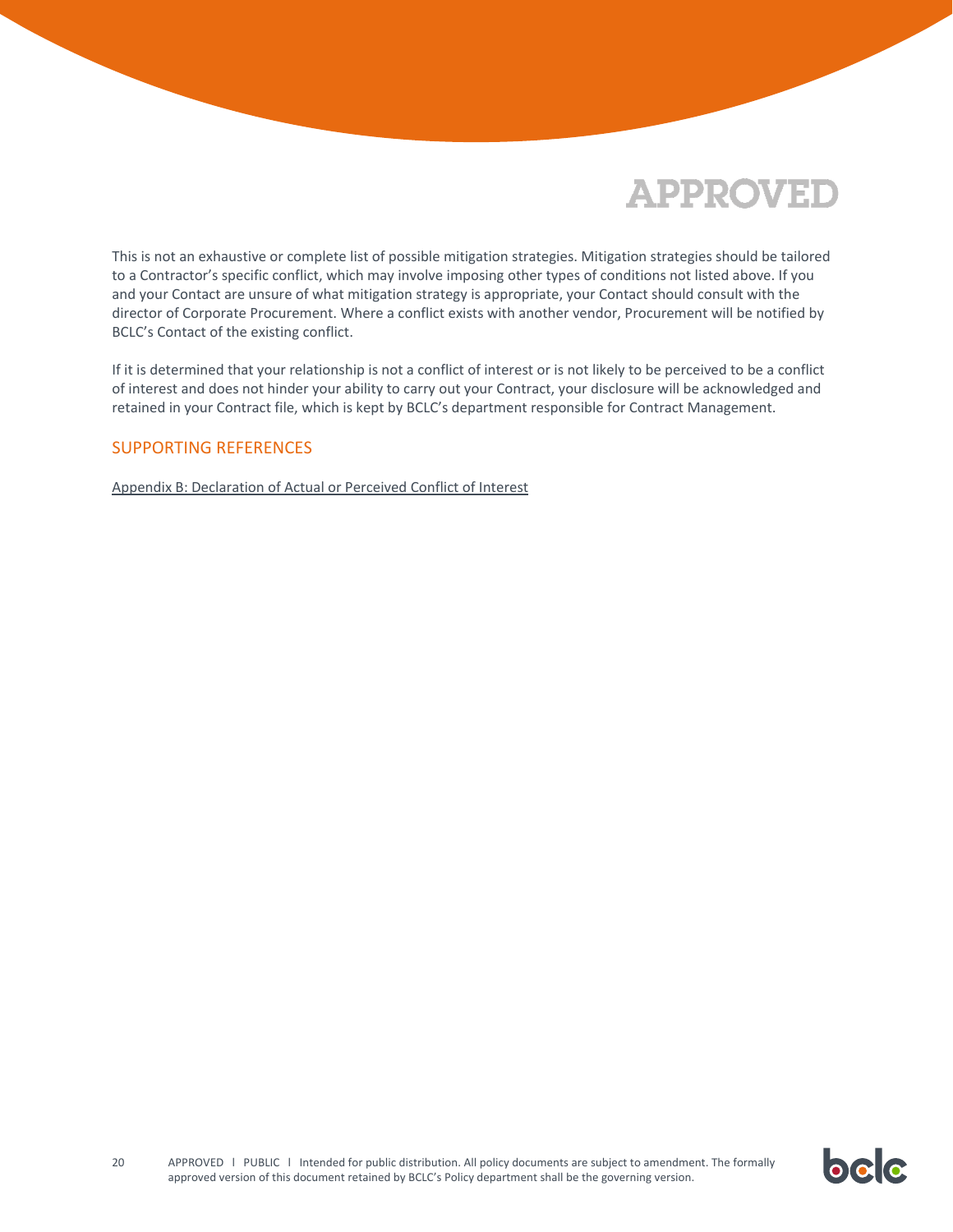

### <span id="page-21-0"></span>Entertainment, Gifts and Services

To promote impartiality between Contractors and BCLC employees and to avoid creating implied obligations, you must not accept or offer a gift or other benefit (including, but not limited to, gratuities, entertainment, discounts or services) unless:

- the value of the gift or other benefit is less than \$100; and
- the acceptance or offer of the gift or other benefit occurs under the protocol or social obligations that normally accompany the duties or responsibilities of the position.

If you are unsure of the "protocol or social obligations that normally accompany the duties or responsibilities" for the position you should consult with your Contact or Contract Management.

Under no circumstances may you offer or receive a gift or other benefit in exchange for preferential treatment. Any Contractor experiencing or becoming aware of such an offer must immediately report the incident to their Contact.

Inappropriate gifts given or received by a Contractor must be returned and, if appropriate, accompanied by a copy of these Standards.

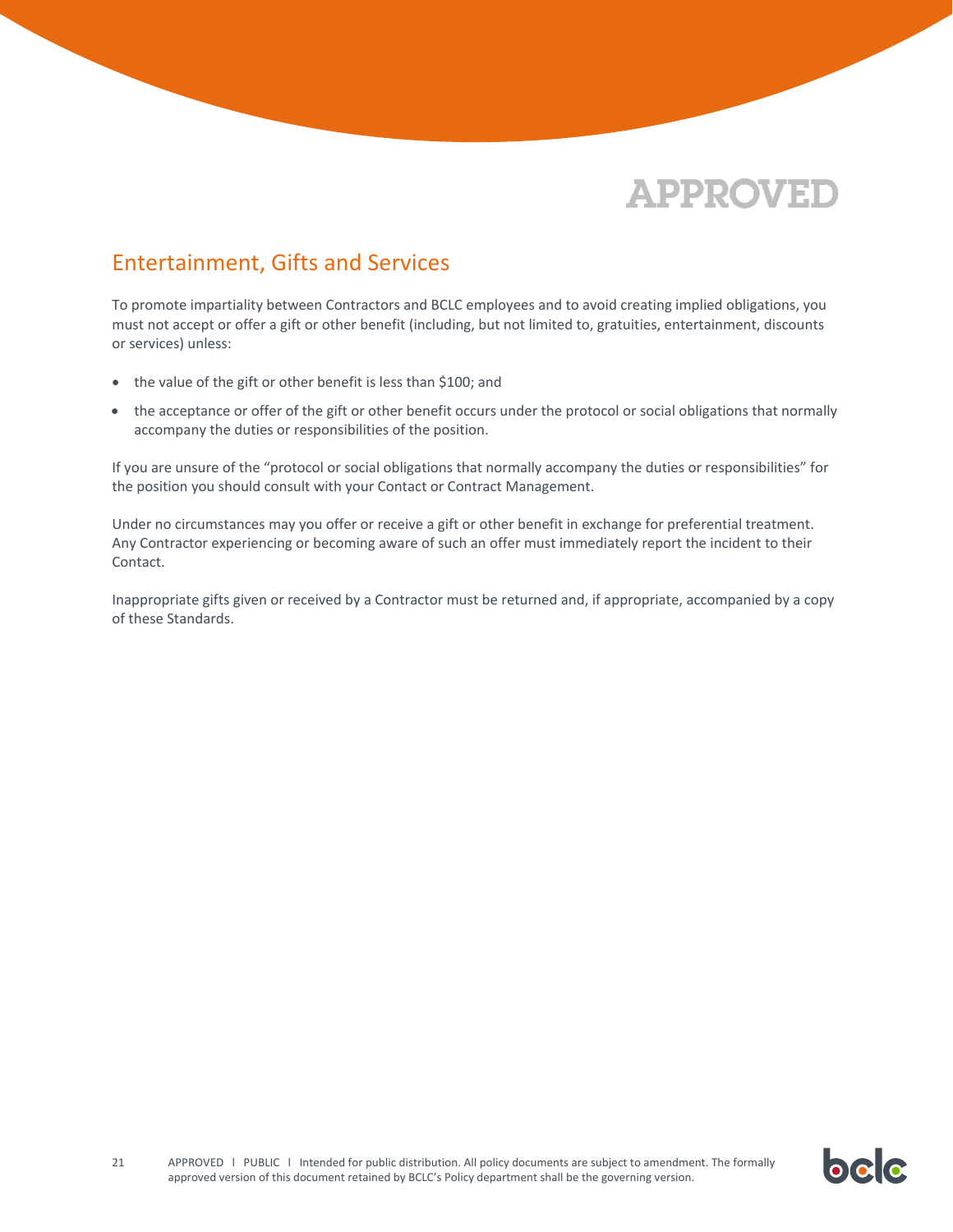

bele

### <span id="page-22-0"></span>Contractor Participation in Gaming

BCLC's policy on Contractor participation in gaming is intended to manage security, integrity and perception issues with respect to Contractor participating in gaming conducted, managed or operated by BCLC.

You are permitted to participate in BCLC gaming within the guidelines of this policy. You are responsible for understanding and complying with this policy as it applies to your Contract. Requests for clarification should be directed to your Contact or the Director, Corporate Procurement. You should be cognizant that your gaming participation limitations may change upon accepting a new Contract within BCLC.

All Contractors who are eligible to play BCLC games are strongly encouraged to play responsibly.

#### <span id="page-22-1"></span>NO PLAY AT WORK

You must not participate in any BCLC games or mobile apps, including accessing PlayNow games, while working or from a BCLC computer or network unless specifically authorized in order to facilitate or carry out your duties in the course of your Contract. For example, you may be specifically authorized for testing and quality assurance purposes. This applies to participation at BCLC offices, any BCLC gaming facility, while working remotely and to Lottery locations that sell lottery products during their working hours.

In circumstances where a Contractor is authorized by BCLC to access a PlayNow account for the purposes of carrying out duties in the course of their Contract, including, but not limited to, testing and quality assurance of PlayNow.com, access to the PlayNow account is subject to the following conditions:

- Usage of the PlayNow account must not contravene any laws, regulations, BCLC policies, standards or procedures;
- The Contractor is not permitted to register for a PlayNow account unless directed to do so by BCLC and must only use the PlayNow account in the course of their obligations as a BCLC Contractor;
- The Contractor is not entitled to any prizes or other benefits from their use of the PlayNow account;
- Usage of the PlayNow account may be monitored by BCLC and inappropriate usage by the Contractor may result in termination of the Contract; and
- The Contractor is entitled to reimbursement for any expenses personally incurred in funding the PlayNow account.

BCLC may, at its discretion, amend the conditions for authorizing Contractor access to PlayNow.com at any time and without Contractor consent by providing written notice to the applicable Contractor.

#### <span id="page-22-2"></span>ADDITIONAL LIMITATIONS

You may be disqualified from participating in commercial contests, loyalty programs and promotions associated with BCLC. Contractors must notify their BCLC Contact if they have an Encore Rewards account, which will be suspended during the period of their Contract.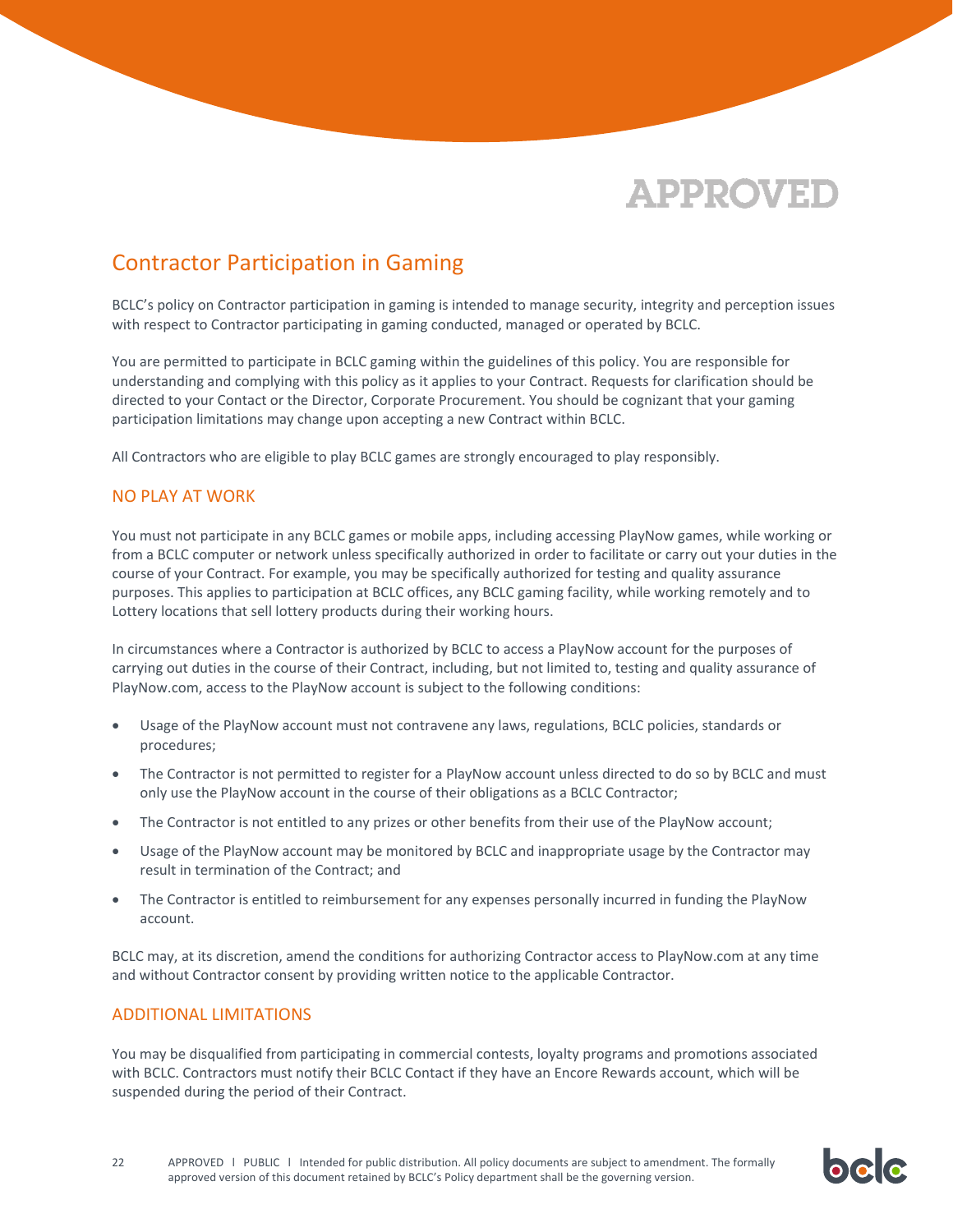

bclc

Below are limitations on participating in certain BCLC games outside of work for Contractors. Depending on the nature of your services, BCLC may place additional limitations by written directive to the Contractor, with notification to the Contractor's Contact.

#### **Lottery Products**

Contractors prohibited from participating in Sports Action games:

- Contractors providing services to the department responsible for sports betting games;
- Contractors providing services to the department responsible for Sports Action games; and
- Contractors providing services to the Odds Setting Advisory group.

#### **Casino, Community Gaming Centre and Commercial Bingo Gaming Products**

Contractors prohibited from participating in any games offered in a BCLC casino, community gaming centre or commercial bingo facility:

- Contractors providing services for the management, implementation or analysis of casino, community gaming centre or bingo games or products;
- Contractors whose job function directly supports the technology required to operate games at BCLC casinos, community gaming centres and bingo halls; and
- Contractors providing services to the Legal, Compliance, Security Division.

#### **PlayNow/eGaming Products**

Contractors prohibited from participating in PlayNow games and draws:

- Contractors providing services to the Customer Support Centre;
- Contractors in the department responsible for sports betting games;
- Contractors providing services directly supporting the technology required to operate the PlayNow site;
- Contractors who have player account administrator or adjustment privileges to PlayNow;
- Contractors responsible for the management, implementation and analysis of online game content; and
- Contractors providing services to the Legal, Compliance, Security Division.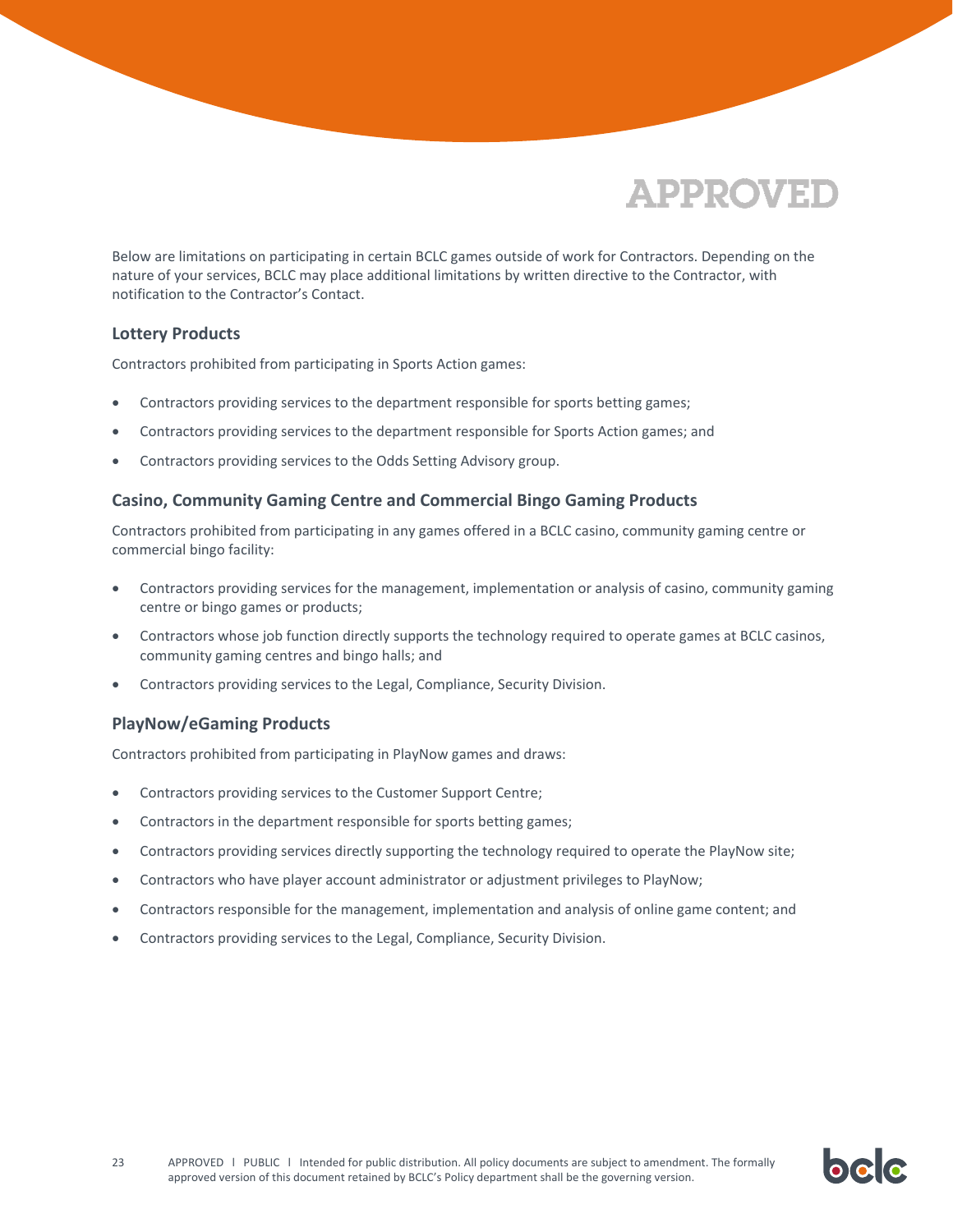

### <span id="page-24-0"></span>Confidentiality

In the course of your duties you may have access to Confidential Information. Protecting Confidential Information is a crucial business practice. That is why you or your employer signed a Confidentiality Agreement, Non-disclosure Agreement or entered into confidentiality obligations as a condition of your or your Contract and you are expected to abide by these obligations throughout and beyond your time with BCLC.

If you are in doubt about whether information is Confidential Information, you should assume that it is unless otherwise advised by your Contact.

You should safeguard Confidential Information by keeping such information secure and limiting access to only those who 'need to know' in order to do their job. Do not discuss Confidential Information in public areas such as elevators, boarding lounges and aircraft or over mobile phones in public places where you could be overheard.

Do not give out information received through your relationship with BCLC which is not available to the general public unless prior written authorization is given by BCLC for its release.

#### <span id="page-24-1"></span>BREACH OF CONFIDENTIALITY

A breach of confidentiality, whether unintended or deliberate, may result in the termination of your Contract with BCLC.

#### <span id="page-24-2"></span>FREEDOM OF INFORMATION AND PROTECTION OF PRIVACY

BCLC is required to comply with the information access and protection of privacy requirements established in FIPPA. FIPPA grants the Office of the Information and Privacy Commissioner the power to audit or investigate BCLC's freedom of information and privacy protection practices and to order changes where there are findings of non-compliance.

Records created by you in the course of your Contract with BCLC may be subject to an access to information request. If requested, you are required to provide these records to BCLC's Freedom of Information department, who will apply FIPPA in BCLC's response to the request.

BCLC and its Service Providers collect Personal Information from many individuals in the course of normal business activity. FIPPA outlines the requirements that all public bodies, including BCLC, must apply to protect Personal Information. BCLC must comply with the provisions of FIPPA when collecting, securing, accessing, using, disclosing, and disposing of Personal Information.

Your Contact will provide an orientation to BCLC's policies and procedures for managing and safeguarding Personal Information. If you have access to Personal Information in the course of your Contract with BCLC, you will be required to undertake BCLC's privacy training.

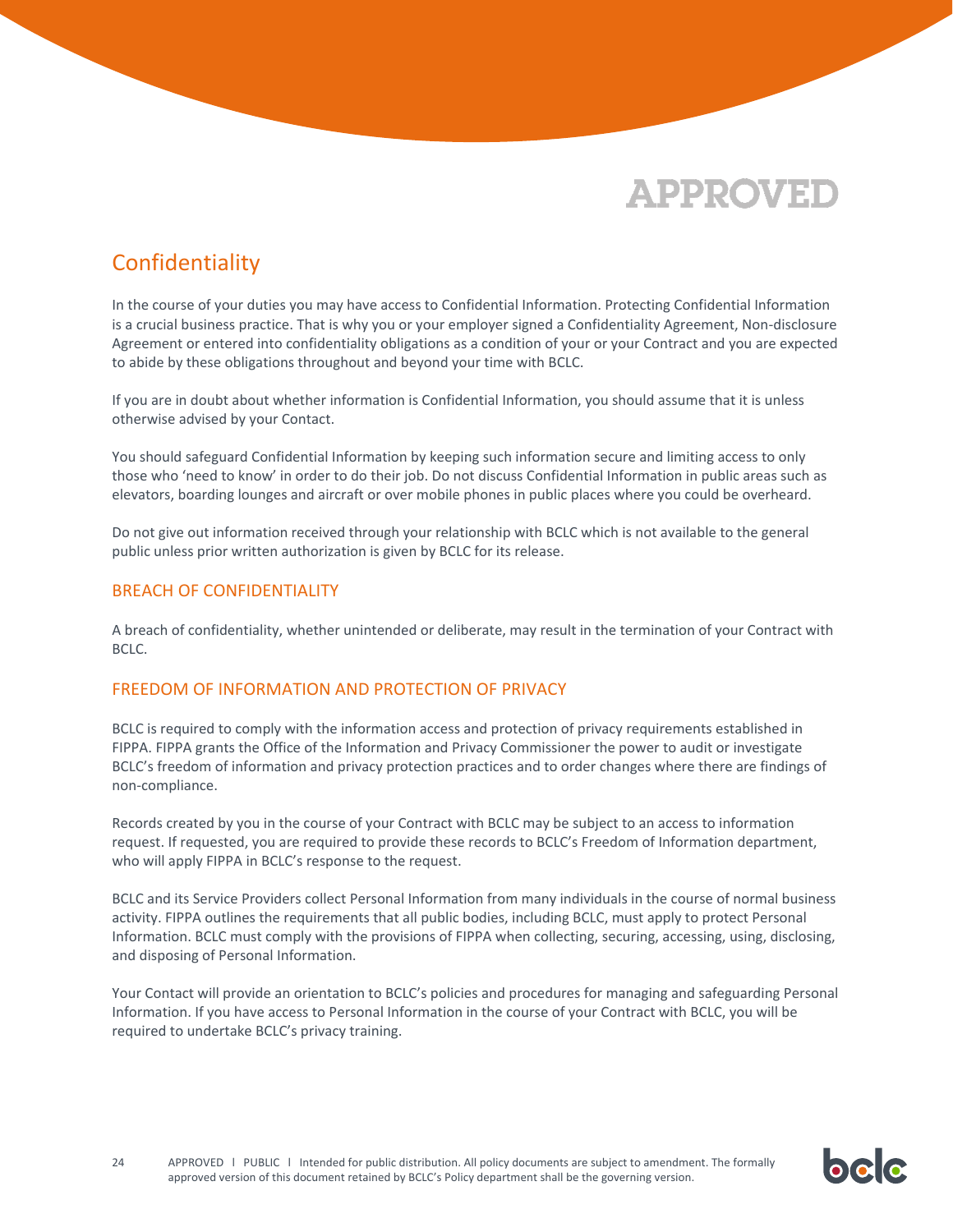You are required to safeguard any Personal Information in BCLC's custody in accordance with FIPPA requirements. You may not disclose Personal Information to third parties without prior authorization. If you believe that Personal Information has been or may have been disclosed without authorization you must report it immediately to your Contact.

#### <span id="page-25-0"></span>VENDOR, COMPETITOR OR BUSINESS INFORMATION

BCLC often gathers a variety of information from legitimate sources to evaluate the merits of its products, marketing methods and to extend credit and evaluate vendors. This is ethical business activity.

BCLC collects information from various bidders during the procurement process. All such information relating to proponents and their proposals shall be held in confidence, subject to applicable laws. Contractors should not discuss proponents or their proposals with outside parties.

Your compliance with BCLC's [Procurement Protocol #1](https://corporate.bclc.com/content/dam/bclccorporate/reports/policies-and-procedures/no-date/procurement-protocol-updated.pdf) (Communications Protocol) ensures that third parties do not obtain information they are not entitled to receive. It also reduces the risk of Contractors appearing to have a bias toward one proponent over another. You should consider the list of scenarios within the Protocol when engaging in discussions with potential bidders. Any questions relating to the Protocol should be directed to the Director, Corporate Procurement.

It is not ethical to use illegal means to acquire a competitor's trade secrets or other Confidential Information belonging to third parties. If such information is obtained by mistake or if you have questions about the legality of information gathering, you should immediately consult with your Contact.

#### <span id="page-25-1"></span>SUPPORTING REFERENCES

[Freedom of Information and Protection of Privacy](http://corporate.bclc.com/content/dam/bclc/corporate/documents/freedom-of-information-requests.pdf) [BCLC's Privacy Policy and Procedures](http://corporate.bclc.com/content/dam/bclc/corporate/documents/privacy-policy.pdf) Procurement Protocol #1

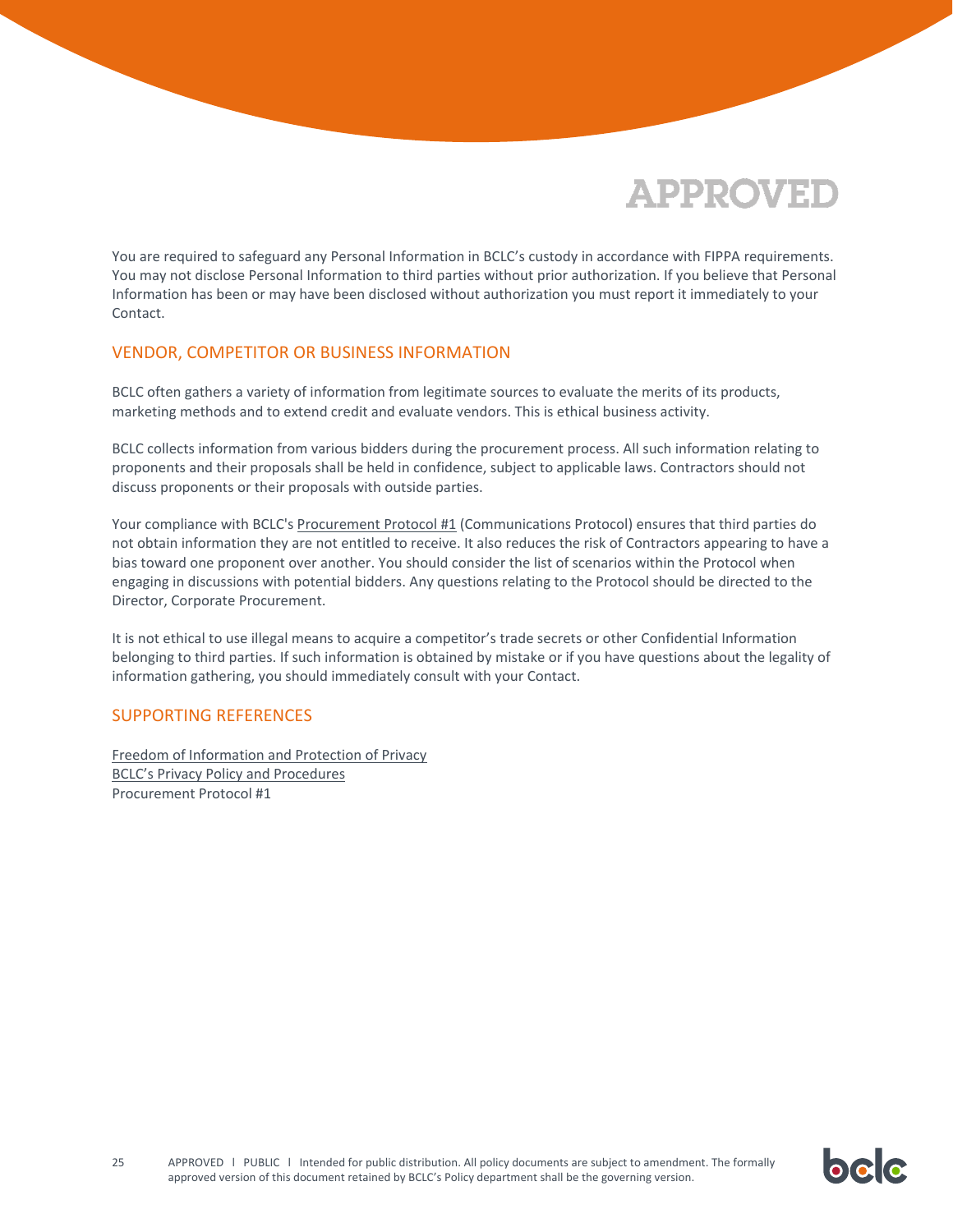

### <span id="page-26-0"></span>Protection of Company Assets and Buildings

BCLC Assets may be entrusted to Contractors for their use while fulfilling their contractual obligations on behalf of BCLC. As a Contractor, you are responsible for the appropriate care and protection of all BCLC Assets associated with your duties, including exercising reasonable safeguards to prevent theft or damage. BCLC's Assets may only be used for BCLC business, unless otherwise stated within BCLC's policies, and should not be removed from BCLC's premises without authorization.

#### <span id="page-26-1"></span>PHYSICAL ASSETS

You must immediately report any lost, stolen or damaged BCLC Physical Assets (e.g., the buildings, property, or Assets in the building, such as desks, chairs, etc.) to your Contact and to the Corporate Facilities department. Contacts have the responsibility to ensure such incidents that are of a significant nature, possible breach of security or have the possibility of compromising gaming or BCLC in any way are escalated to BCLC Security as soon as possible.

#### <span id="page-26-2"></span>INFORMATION AND ACCESS TO INFORMATION TECHNOLOGY RESOURCES

BCLC information and Information Technology Resources are the property of BCLC. You will only be granted access to BCLC's Information Technology Resources if you or your employer has entered into an obligation of confidentiality as set out in the [Confidentiality](#page-24-0) section of these Standards.

If you have access to BCLC's Information Technology Resources, you are expected to use them in a responsible manner for the benefit of BCLC and in accordance with the [Appropriate Use of Information and Information](http://corporate.bclc.com/content/dam/bclc/corporate/documents/information-security-general.pdf)  [Technology Resources Policy.](http://corporate.bclc.com/content/dam/bclc/corporate/documents/information-security-general.pdf)

Information transmitted through BCLC Information Technology Resources, including emails, implies affiliation with BCLC. Professionalism should therefore always be foremost in your mind when deciding whether to communicate and share information through BCLC's Information Technology Resources. This is especially true of the Internet and BCLC's internal networks and systems.

BCLC may monitor and record use of Information Technology Resources in accordance with applicable law, including email, Internet use and files stored in private areas of our network. You should at no time expect privacy when using BCLC's Information Technology Resources to conduct BCLC business, whether you are accessing them on site or from a remote location.

Information related to BCLC's business in any way remains the property of BCLC throughout and beyond your Contract with BCLC. It must be safeguarded and must not be removed from BCLC premises without authorization.

BCLC reserves the right to monitor and review any material created, stored, sent or received using BCLC Information Technology Resources.

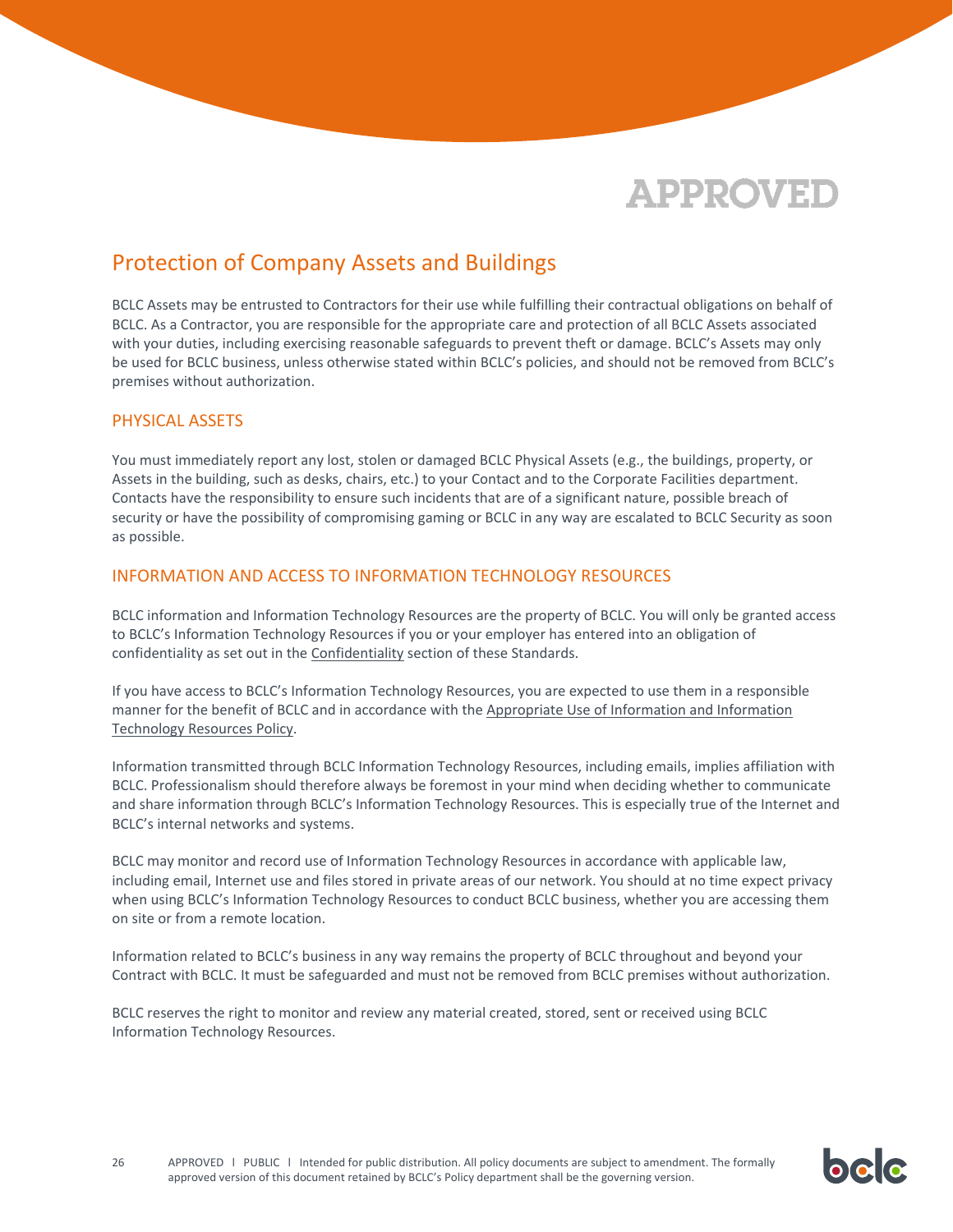

#### <span id="page-27-0"></span>RETENTION OF INFORMATION

Information created or received by BCLC in the course of business activity and maintained evidence of those activities is considered Government information and must be managed in accordance with the *Information Management Act*, British Columbia, regardless of the form or medium. BCLC retains and disposes of information in accordance with approved information schedules that govern retention and disposition of Government information. Any information created by you in the course of your Contract with BCLC is under the custody and control of BCLC and must be retained and disposed of in accordance with the information schedules. At the end of your Contract, you are required to transfer or return all records relating to your work on behalf of BCLC to your Contact.

#### <span id="page-27-1"></span>SUPPORTING REFERENCES

Appropriate Use of Information and Information Technology Resources Policy [Obsolete Assets/Asset Disposal Policy](http://corporate.bclc.com/content/dam/bclc/corporate/documents/obsolete-assets-and-asset-disposal.pdf) [Records Management Policy](http://corporate.bclc.com/content/dam/bclc/corporate/documents/records-management-policy.pdf)

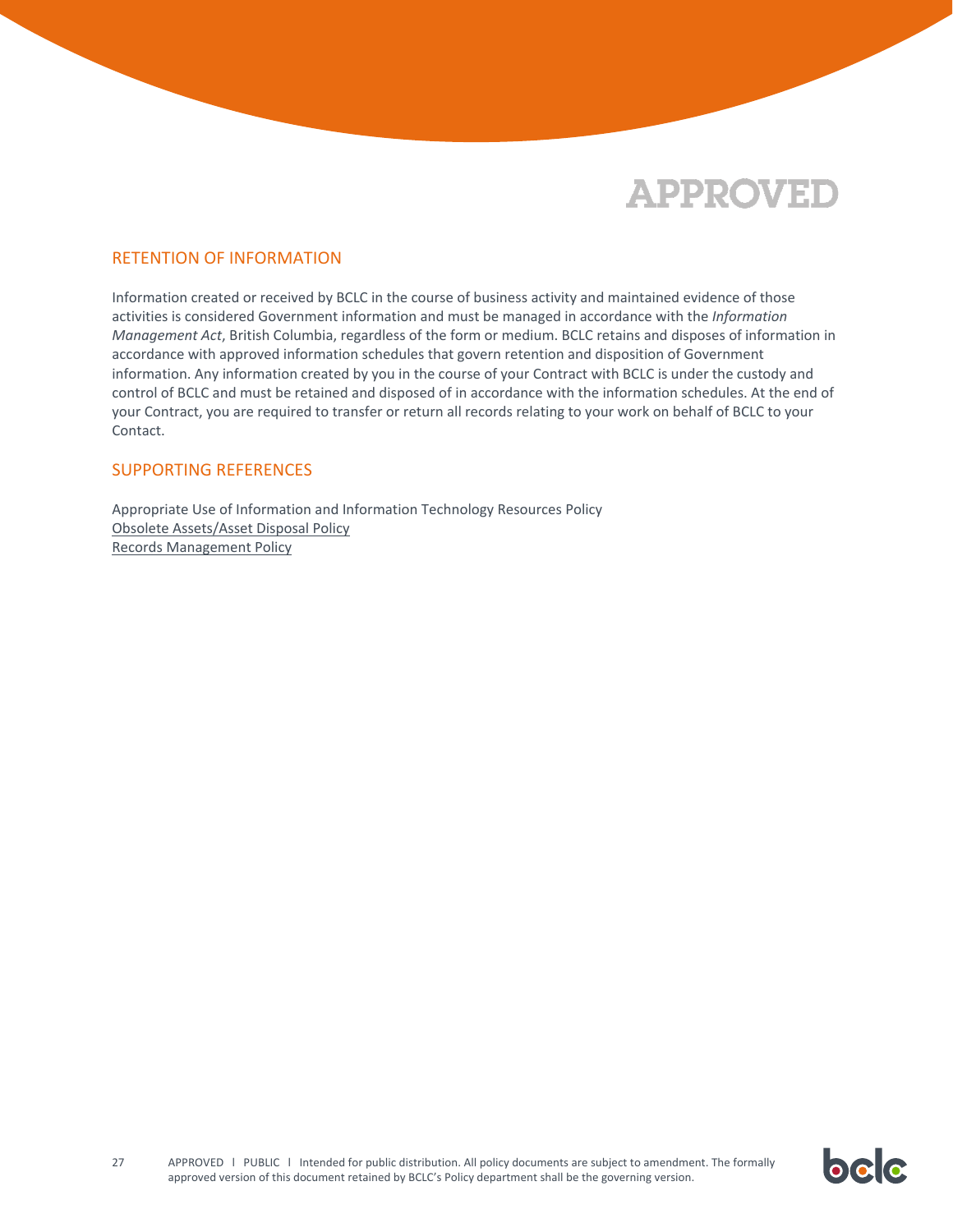### <span id="page-28-0"></span>Standard Ownership

| <b>Contact Position</b> | Chief People Officer      |
|-------------------------|---------------------------|
| <b>Policy Owner</b>     | Chief People Officer      |
| <b>Approving Body</b>   | <b>Board of Directors</b> |

### <span id="page-28-1"></span>Revision History

| <b>Version</b> | <b>Effective</b> | <b>Approved by</b>                 | <b>Amendment</b>                                                                                                                                                                                                                                                                                                                                                                                                                                   |
|----------------|------------------|------------------------------------|----------------------------------------------------------------------------------------------------------------------------------------------------------------------------------------------------------------------------------------------------------------------------------------------------------------------------------------------------------------------------------------------------------------------------------------------------|
| 5.0            | Oct 26, 2021     | <b>Board of Directors</b>          | Major amendments including changes to the<br>threshold and requirements for Entertainment, Gifts<br>and Services, requirements added for Government<br>Communications and requirements added for<br>Contractors who may be authorized by BCLC to<br>access a PlayNow account for the purposes of<br>carrying out duties in the course of their Contract.<br>Additional clarifications were made throughout the<br>Conflict of Interest Guidelines. |
| 4.1            | Oct 27, 2020     | <b>Corporate Secretary</b>         | Minor amendments to update People and Culture<br>titles following OneBCLC organizational restructure.                                                                                                                                                                                                                                                                                                                                              |
| 4.0            | Jan 26, 2017     | <b>Board of Directors</b>          | Major amendments made to the Contractor<br>Participation in Gaming and Protection of BCLC<br>Assets sections. New direction included relating to<br>the completion of the Contractor declaration forms<br>and changes made to the glossary terms (Assets,<br>Confidential Information and Personal Information).<br>Corporate Computing Resources definition added.                                                                                |
| 3.0            | May 14, 2015     | <b>Board of Directors</b>          | Major revisions made to conflict of interest and<br>escalation of concerns. Additional changes made to<br>align with the provincial government's Standards of<br>Conduct Guidelines for the B.C. Public Sector (July<br>2014) and Taxpayer Accountability Principles (June<br>2014). Minor house-keeping issues and alignment<br>with the SOEBC for Employees (includes changes to<br>Standard Ownership).                                         |
| 2.0            | Feb 5, 2013      | Vice President, Human<br>Resources | Major revisions made to include new definitions<br>(Contractor, Vendor Employee), remove definitions<br>(On-Site Supplier, Supplier of Services to BCLC),                                                                                                                                                                                                                                                                                          |

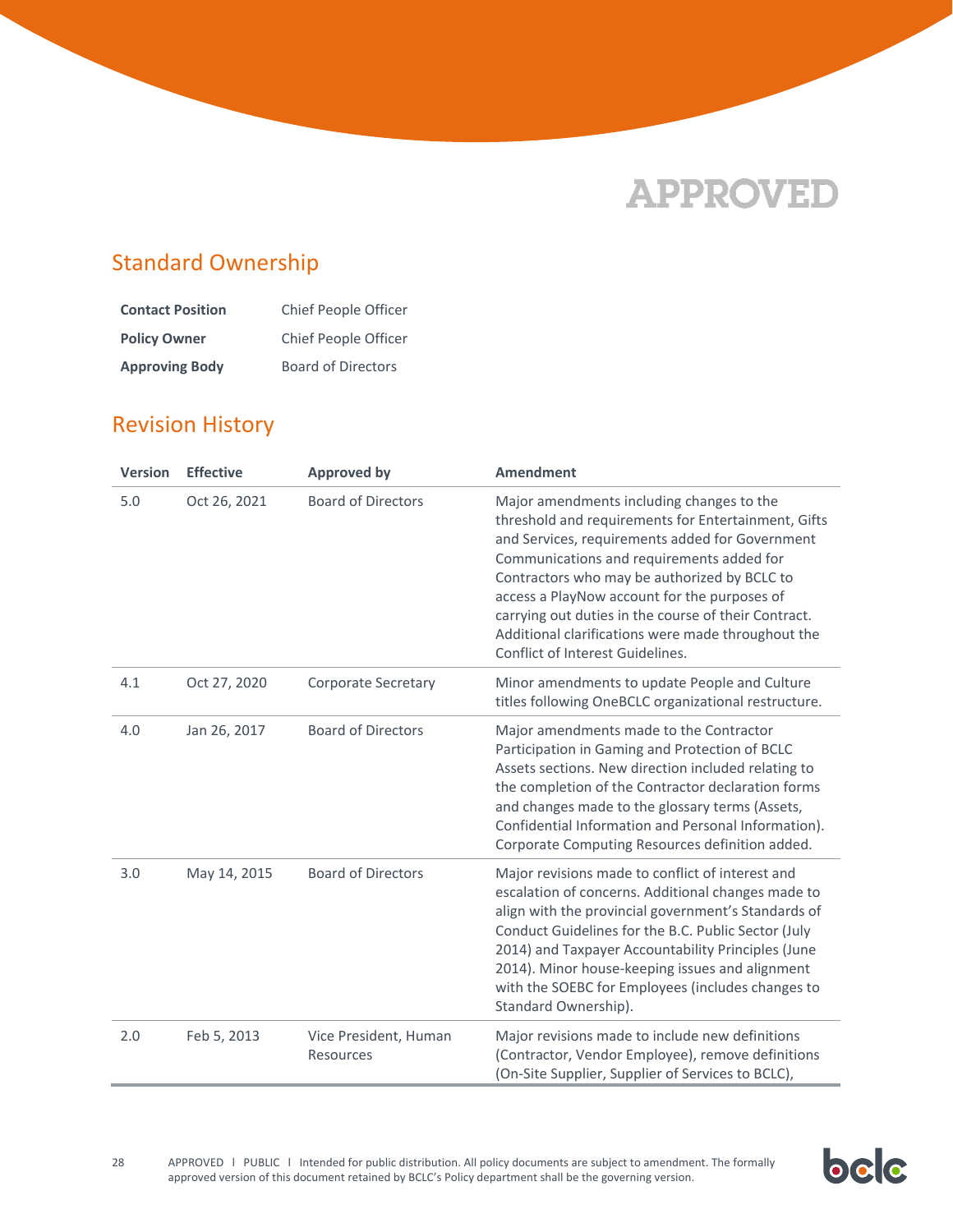| <b>Version</b> | <b>Effective</b> | <b>Approved by</b>                           | Amendment                                                                              |
|----------------|------------------|----------------------------------------------|----------------------------------------------------------------------------------------|
|                |                  |                                              | assign new training responsibilities to BCLC and<br>Contractors, and added Appendix C. |
| 1.2            | Aug 2011         | (Unknown)                                    | (Information not available)                                                            |
| 1.1            | Mar 2011         | (Unknown)                                    | (information not available)                                                            |
| 1.0            | Jan 20, 2011     | (Interim) Vice President,<br>Human Resources | Inaugural document                                                                     |

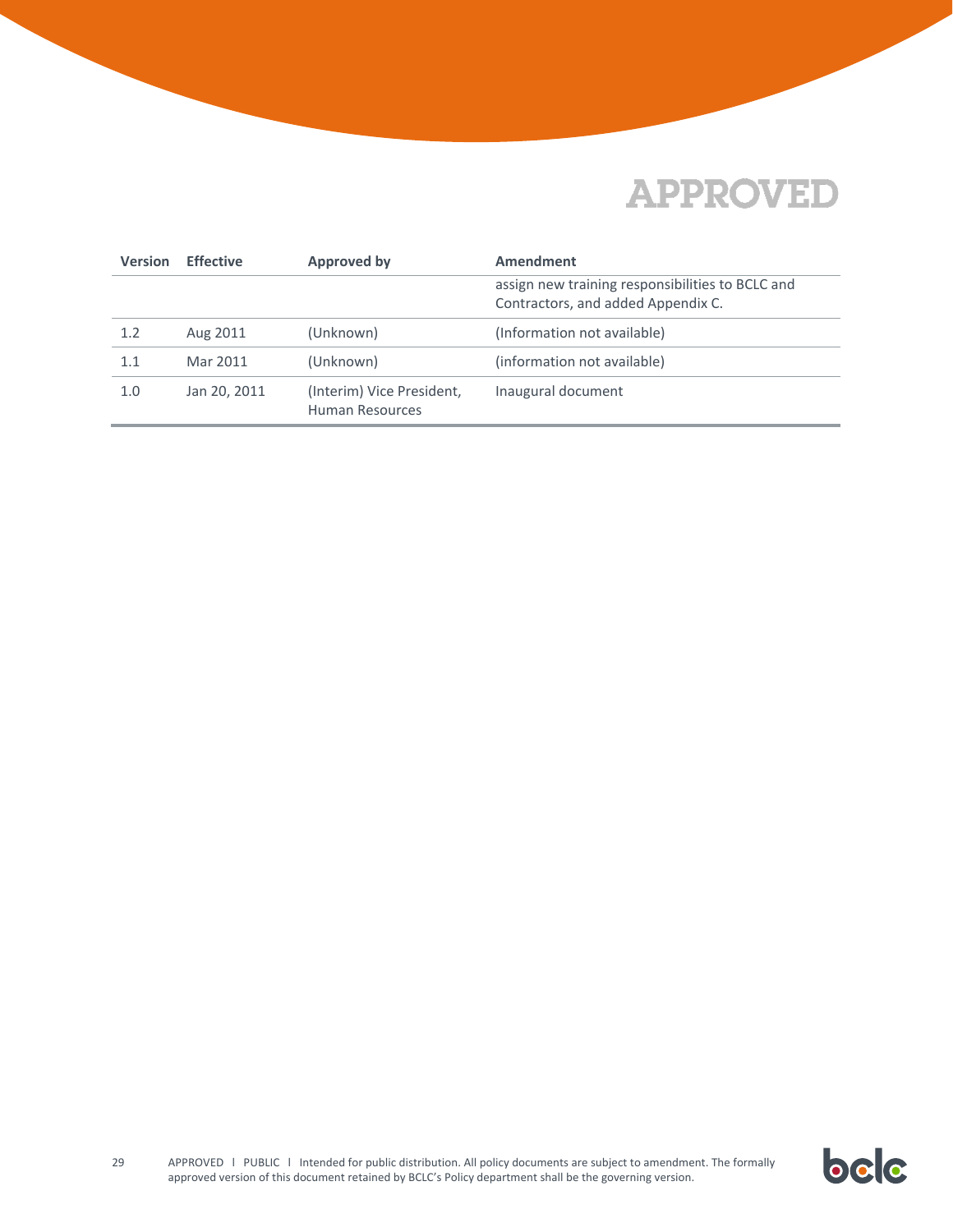

bcc

## <span id="page-30-0"></span>Appendix A – Contractor Declaration and Commitment

Last Name: The Contract of the Contract of the First Name:

#### **Declaration:**

I, the undersigned, declare that I have read and understood the British Columbia Lottery Corporation's Standards of Ethical Business Conduct for Contractors. I agree to comply with these Standards, any amendments thereto, provided such amendments have been brought to my attention.

I declare that I have completed and submitted Appendix B Declaration of Actual or Perceived Conflict of Interest and have informed my Contact of any Actual or Perceived conflicts of interest involving me

I declare to the best of my knowledge and belief that I have no other Actual or Perceived conflict of interest apart from those stated in Appendix B.

I agree to report any new information that may present an Actual or Perceived conflict of interest as soon as I become aware of it.

I understand that if I have concealed any known Actual or Perceived conflicts of interest, my Contract with BCLC may be terminated.

| Signatures: | Contractor                       | Date |
|-------------|----------------------------------|------|
|             | Company Name (if applicable)     |      |
|             | <b>BCLC Contact</b>              | Date |
|             | <b>BCLC Contact Name (Print)</b> | Date |

Completed forms must be forwarded to BCLC Contract Management. A copy of this form will be kept in the Contractor's contract file.

Your personal information is collected in accordance with the Freedom of Information and Protection of Privacy Act, British Columbia, and will be collected, used, accessed, disclosed and stored by BCLC for ensuring compliance with the Standards of Ethical Business Conduct. If you have any questions about the collection or use of your personal information, please contact your BCLC Contact.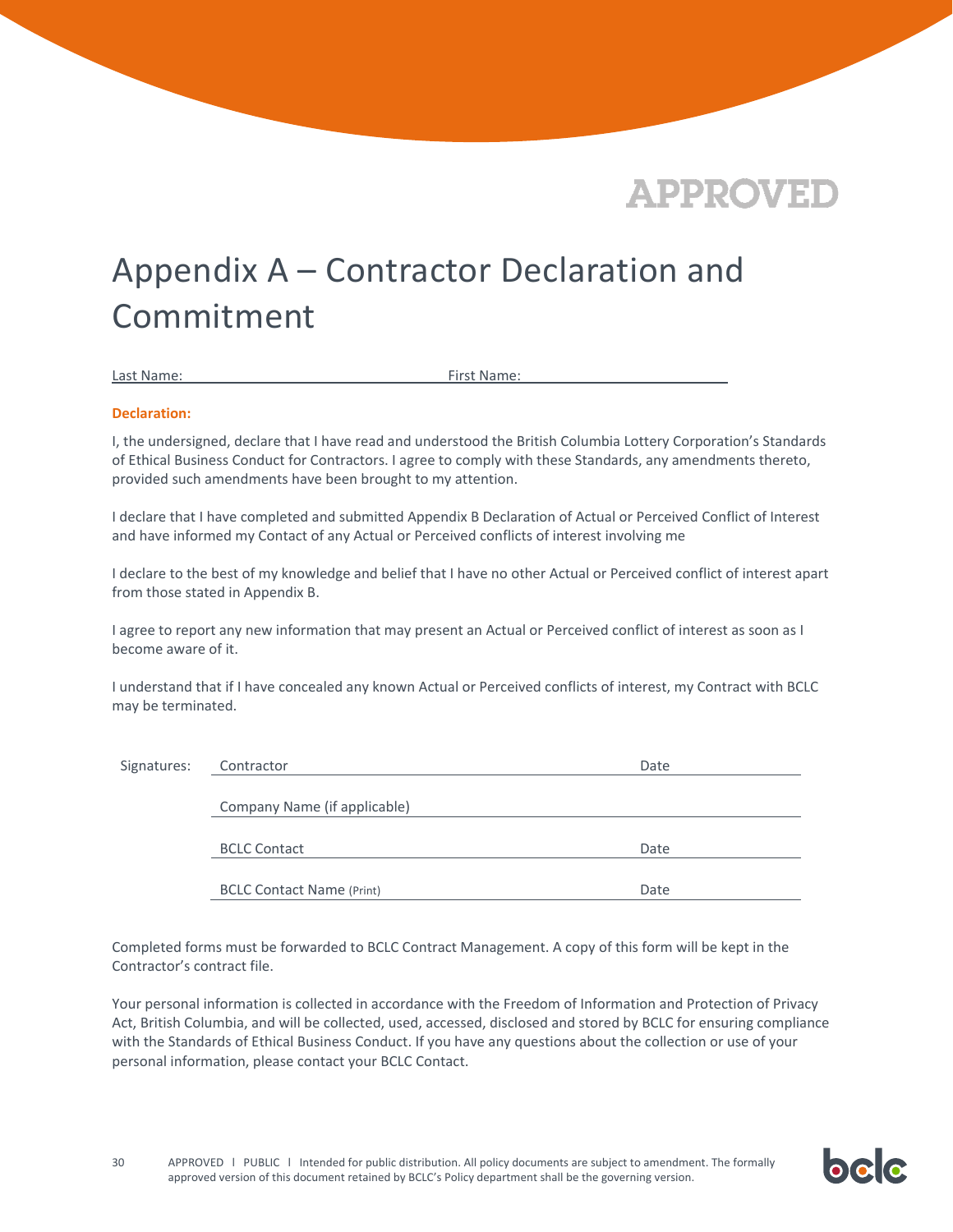

### <span id="page-31-0"></span>Appendix B – Declaration of Actual or Perceived Conflict of Interest

| Last Name:                                                                                                                                                                                                     | First Name:                                                                                                                                                                                                                 |  |  |  |  |
|----------------------------------------------------------------------------------------------------------------------------------------------------------------------------------------------------------------|-----------------------------------------------------------------------------------------------------------------------------------------------------------------------------------------------------------------------------|--|--|--|--|
| <b>SECTION I:</b> Please check the appropriate box:                                                                                                                                                            |                                                                                                                                                                                                                             |  |  |  |  |
| 1. I am directly or indirectly involved in<br>ப<br>another enterprise or occupation that is<br>or could be perceived as being in conflict<br>with the interests of BCLC. (Fill in<br>'Details' section below.) | 5. A family member whose circumstance<br>places me or could be perceived as placing<br>me in conflict with the interests of BCLC. (Fill<br>in 'Details' section below.)                                                     |  |  |  |  |
| 2. I have direct or indirect investments<br>$\perp$<br>or business relations that are or could be<br>perceived as being in conflict with the<br>interests of BCLC. (Fill in 'Details'<br>section below.)       | 6. I have been elected to a municipal political<br>$\blacksquare$<br>position and/or I have a family member who<br>has been elected to a federal, provincial or<br>municipal position (Fill in 'Details' section<br>below.) |  |  |  |  |
| 3. I have a personal relationship that is<br>or could be perceived as being in conflict<br>with the interests of BCLC. (Fill in<br>'Details' section below.)                                                   | 7. Other. (Fill in 'Details' section below.)                                                                                                                                                                                |  |  |  |  |
| 4. I have and/or a family member has a<br>previous or current involvement,<br>financial or otherwise in the gaming<br>industry in any capacity. (Fill in 'Details'<br>section below.)                          | 8. To the best of my knowledge and belief I<br>do not have an Actual or Perceived conflict<br>of interest. (This box should only be checked<br>if none of the other boxes have been<br>marked).                             |  |  |  |  |

Details: (Use separate page and attach if additional space required)

| Signatures: Contractor |                                  | Date |  |
|------------------------|----------------------------------|------|--|
|                        | <b>BCLC Contact</b>              | Date |  |
|                        | <b>BCLC Contact Name (Print)</b> | Date |  |

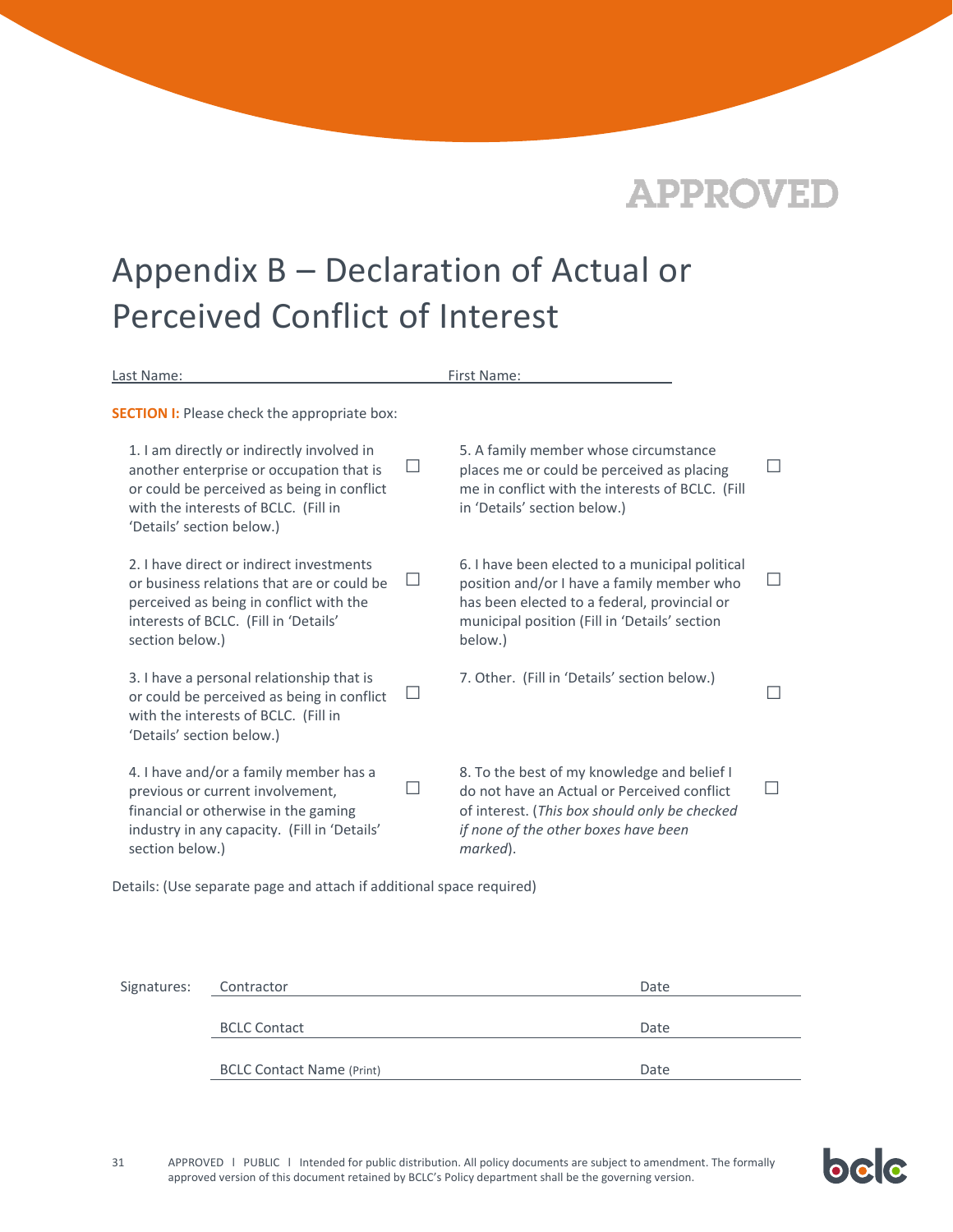| Executive/VP              | Date |
|---------------------------|------|
| Executive/VP Name (Print) | Date |

(VP signature only required if one or more of boxes 1 through 6 have been checked)

Completed forms must be forwarded to BCLC Contract Management. A copy of this form will be kept in the Contractor's contract file.

Your personal information is collected in accordance with the *Freedom of Information and Protection of Privacy Act*, British Columbia, and will be collected, used, accessed, disclosed and stored by BCLC for ensuring compliance with the Standards of Ethical Business Conduct. If you have any questions about the collection or use of your personal information, please contact your BCLC Contact.

**SECTION II:** If one or more of boxes 1 through 6 has been checked in Section I, then Section II must be completed by the Contractor's BCLC Contact. Conditions must be imposed to mitigate or eliminate any Actual or Perceived conflict of interest situation. BCLC Contacts are required to notify Procurement of all Contractor declared conflicts related to another vendor relationship.

(Use separate page and attach if additional space required)

| Signatures: | Contractor                                                                     | Date |  |  |
|-------------|--------------------------------------------------------------------------------|------|--|--|
|             |                                                                                |      |  |  |
|             | <b>BCLC Contact</b>                                                            | Date |  |  |
|             |                                                                                |      |  |  |
|             | <b>BCLC Contact Name (Print)</b>                                               | Date |  |  |
|             |                                                                                |      |  |  |
|             | Executive/VP                                                                   | Date |  |  |
|             |                                                                                |      |  |  |
|             | Executive/VP Name (Print)                                                      | Date |  |  |
|             | UD six that we get used if and as more of house 1 through Chaus heads abodical |      |  |  |

(VP signature only required if one or more of boxes 1 through 6 have been checked)

Completed forms must be forwarded to BCLC Contract Management. A copy of this form will be kept in the Contractor's contract file.